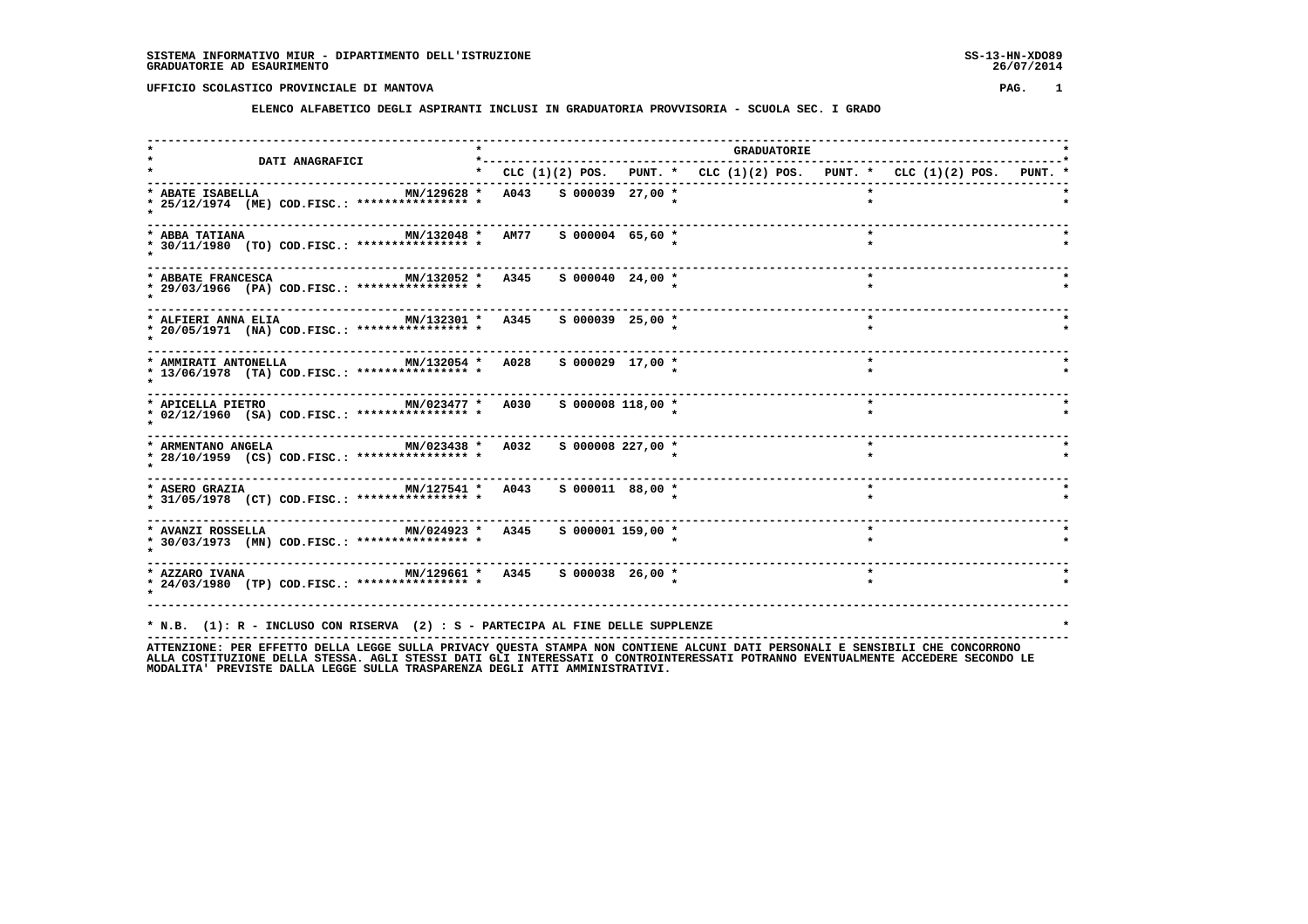**ELENCO ALFABETICO DEGLI ASPIRANTI INCLUSI IN GRADUATORIA PROVVISORIA - SCUOLA SEC. I GRADO**

| DATI ANAGRAFICI                                                                                                                                                    | *--------- |                       |                                                                           | <b>GRADUATORIE</b> |              |         |  |  |
|--------------------------------------------------------------------------------------------------------------------------------------------------------------------|------------|-----------------------|---------------------------------------------------------------------------|--------------------|--------------|---------|--|--|
|                                                                                                                                                                    |            |                       | * CLC (1)(2) POS. PUNT. * CLC (1)(2) POS. PUNT. * CLC (1)(2) POS. PUNT. * |                    |              |         |  |  |
| * AZZOLA ANITA<br>MN/026156 * A345 S 000043 18,00 *<br>* 04/11/1968 (MN) COD.FISC.: **************** *                                                             |            |                       |                                                                           |                    |              |         |  |  |
| MN/129568 * A028 S 000019 35,00 *<br>* BACCARI ROSSANA<br>* 20/04/1975 (CS) COD.FISC.: **************** *                                                          |            |                       |                                                                           |                    | $\mathbf{r}$ |         |  |  |
| * BACCHI SARA<br>* 19/09/1977 (MN) COD.FISC.: *************** *                                                                                                    |            |                       | MN/024948 * A345 S 000030 31,00 * A545 S 000005 28,00 *                   |                    |              |         |  |  |
| MN/020157 * A028<br>* BAJOCCHI ENZO<br>* 11/10/1959 (MN) COD.FISC.: **************** *                                                                             |            | $S$ 000025 24,00 *    |                                                                           |                    |              |         |  |  |
| MN/026127 * A028<br>* BANDERA ELENA<br>* 14/09/1977 (MN) COD.FISC.: **************** *                                                                             |            | $S$ 000008 120,00 $*$ |                                                                           |                    |              | $\star$ |  |  |
| MN/026141 * A043 S 000038 28,00 *<br>* BARDINI ANDREA<br>* 04/02/1980 (MN) COD.FISC.: *************** *                                                            |            |                       |                                                                           |                    |              | $\star$ |  |  |
| MN/127438 * A043<br>* BARILLI FABIANA<br>* 26/02/1980 (MN) COD.FISC.: **************** *                                                                           |            | S 000029 39,00 *      |                                                                           |                    |              | $\star$ |  |  |
| * BASSANI MARCO <b>MN/022627 *</b> A030<br>* 17/08/1962 (MN) COD.FISC.: **************** *                                                                         |            | $S$ 000002 164,00 $*$ |                                                                           |                    |              | $\star$ |  |  |
| * 30/10/1980 (CS) COD.FISC.: **************** *                                                                                                                    |            |                       |                                                                           |                    |              | $\star$ |  |  |
| * BELLINI CINZIA 600008 25,00 * MN/020457 * A245 \$ 000005 18,00 * A345 \$ 000029 32,00 * A545 \$ 000008 25,00 *<br>* 08/11/1968 (MN) COD.FISC.: *************** * |            |                       |                                                                           |                    |              |         |  |  |
| * N.B. (1): R - INCLUSO CON RISERVA (2) : S - PARTECIPA AL FINE DELLE SUPPLENZE                                                                                    |            |                       |                                                                           |                    |              |         |  |  |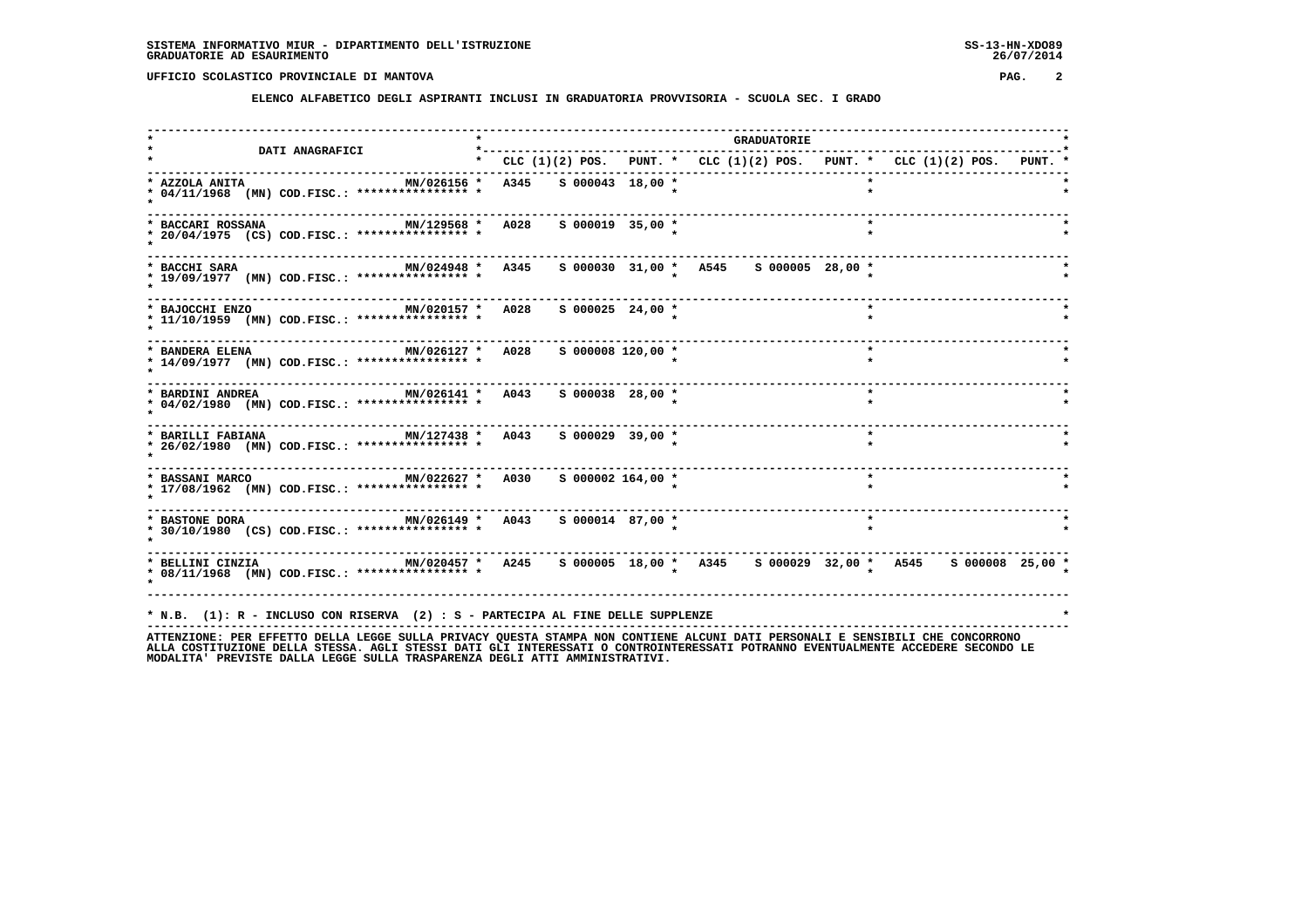**ELENCO ALFABETICO DEGLI ASPIRANTI INCLUSI IN GRADUATORIA PROVVISORIA - SCUOLA SEC. I GRADO**

| <b>DATI ANAGRAFICI</b>                                                                                                               | *---------            |                       |                                                                                 | <b>GRADUATORIE</b> |         |  |  |
|--------------------------------------------------------------------------------------------------------------------------------------|-----------------------|-----------------------|---------------------------------------------------------------------------------|--------------------|---------|--|--|
|                                                                                                                                      |                       |                       | * CLC $(1)(2)$ POS. PUNT. * CLC $(1)(2)$ POS. PUNT. * CLC $(1)(2)$ POS. PUNT. * |                    |         |  |  |
| * BELLINI ELENA<br>MN/026168 *<br>* 11/10/1974 (MN) COD.FISC.: **************** *                                                    | A032 S 000023 90,00 * |                       |                                                                                 |                    |         |  |  |
| MN/023887 * A028<br>* BENE NUNZIA<br>* 02/01/1959 (NA) COD.FISC.: **************** *                                                 |                       | $S$ 000003 137,00 $*$ |                                                                                 |                    | $\star$ |  |  |
| MN/020139 * A030<br>* BENEDINI ROBERTA<br>* 01/07/1963 (MN) COD.FISC.: **************** *                                            |                       | $S$ 000005 142,00 $*$ |                                                                                 |                    | $\star$ |  |  |
| MN/127440 * A043<br>* BENLODI ALESSIA<br>* 26/10/1981 (MN) COD.FISC.: **************** *                                             |                       | S 000015 87,00 *      |                                                                                 |                    | $\star$ |  |  |
| -----------------<br>MN/129592 * A345<br>* BERARDI AMALIA MANUELA<br>* 19/08/1978 (CS) COD.FISC.: **************** *                 |                       | $S$ 000017 87,00 *    |                                                                                 |                    | $\star$ |  |  |
| MN/026185 * A043<br>* BERGOMI PATRIZIA<br>* 17/03/1972 (MN) COD.FISC.: **************** *                                            |                       | $S$ 000005 104,00 *   |                                                                                 |                    | $\star$ |  |  |
| $MN/129595 * A043 S00002372,00*$<br>* BERNABE' SONIA<br>* 23/07/1979 (TN) COD.FISC.: **************** *                              |                       |                       |                                                                                 |                    | $\star$ |  |  |
| * BERNABENI LUCA                         MN/132043 *     AC77<br>* 15/09/1986 (MN) COD.FISC.: **************** *                     |                       | s 000001 143,00 *     |                                                                                 |                    |         |  |  |
| MN/026186 * A032<br>* BERNARDELLI PAOLA<br>* 09/04/1974 (MN) COD.FISC.: **************** *                                           |                       | S 000018 127,00 *     |                                                                                 |                    | $\star$ |  |  |
| * BILLA SONIA                           MN/132087 *   A345     S 000033   30,00 *<br>* 20/03/1971 (ME) COD.FISC.: **************** * |                       |                       |                                                                                 |                    | $\star$ |  |  |
| * N.B. (1): R - INCLUSO CON RISERVA (2) : S - PARTECIPA AL FINE DELLE SUPPLENZE                                                      |                       |                       |                                                                                 |                    |         |  |  |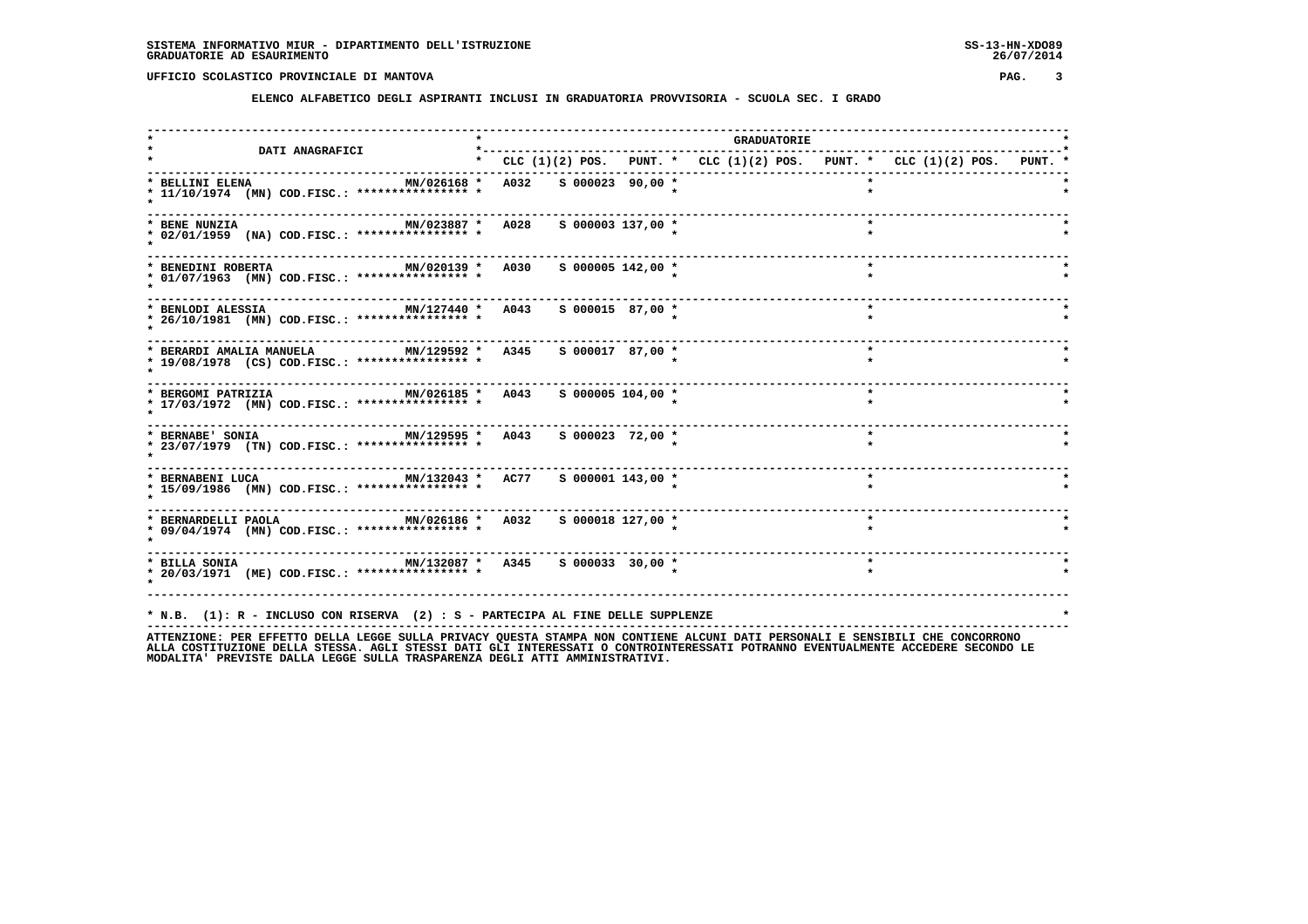**ELENCO ALFABETICO DEGLI ASPIRANTI INCLUSI IN GRADUATORIA PROVVISORIA - SCUOLA SEC. I GRADO**

|                                                                                                                                                                                                  |                                    |  | <b>GRADUATORIE</b> |         |                                                                           |  |
|--------------------------------------------------------------------------------------------------------------------------------------------------------------------------------------------------|------------------------------------|--|--------------------|---------|---------------------------------------------------------------------------|--|
| <b>DATI ANAGRAFICI</b>                                                                                                                                                                           |                                    |  |                    |         | * CLC (1)(2) POS. PUNT. * CLC (1)(2) POS. PUNT. * CLC (1)(2) POS. PUNT. * |  |
| * BOLLINI ANTONELLA<br>* 15/11/1966 (MN) COD.FISC.: **************** *                                                                                                                           | MN/022493 * A345 S 000014 110,00 * |  |                    |         |                                                                           |  |
| * BONAVENTURA DANIELA VENERA<br>* 05/05/1979 (ME) COD.FISC.: **************** *                                                                                                                  | MN/132089 * A245 S 000001 103,00 * |  |                    |         |                                                                           |  |
| MN/022967 * A345 S 000034 28,00 *<br>* BORTOLOTTI ANNAMARIA<br>* 12/11/1969 (MN) COD.FISC.: **************** *                                                                                   |                                    |  |                    | $\star$ |                                                                           |  |
| MN/022509 * A545 S 000009 24,00 *<br>* BOTTASSI PATRIZIA<br>* 21/08/1958 (MN) COD.FISC.: **************** *                                                                                      |                                    |  |                    |         | $\star$                                                                   |  |
| MN/026239 * A028<br>* BRASILE VINCENZA<br>* 08/06/1974 (TP) COD.FISC.: **************** *                                                                                                        | S 000002 138,00 *                  |  |                    |         | $\star$                                                                   |  |
| MN/026199 * A345<br>* CALEFFI RICCARDO<br>* 16/11/1980 (MN) COD.FISC.: **************** *                                                                                                        | S 000006 138,00 *                  |  |                    |         | $\star$                                                                   |  |
| MN/132092 * A043<br>* CAMMARASANA ROSANNA<br>* 09/02/1978 (TP) COD.FISC.: **************** *                                                                                                     | S 000002 125,00 *                  |  |                    |         | $\star$                                                                   |  |
| MN/129631 * A028 S 000005 129,00 *<br>* CANNIZZARO PIETRO<br>* 05/10/1968 (AG) COD.FISC.: **************** *                                                                                     |                                    |  |                    | $\star$ |                                                                           |  |
| MN/022894 * A345 S 000003 146,00 *<br>* CANTADORI MARINA<br>* 01/07/1966 (MN) COD.FISC.: **************** *                                                                                      |                                    |  |                    |         |                                                                           |  |
| * CANUTI ORSOLA 67 MN/023898 * A043 S 000045 21,00 *<br>* 21/11/1972 (MN) COD.FISC.: **************** *                                                                                          |                                    |  |                    | $\star$ |                                                                           |  |
| * N.B. (1): R - INCLUSO CON RISERVA (2) : S - PARTECIPA AL FINE DELLE SUPPLENZE<br>ATTENTIONE. סטס בספרידות המוכסים מודות המוכנית המוכים מהתאום את המוכנית המוכנית הממשברים היוסטות המוכסים המוכ |                                    |  |                    |         |                                                                           |  |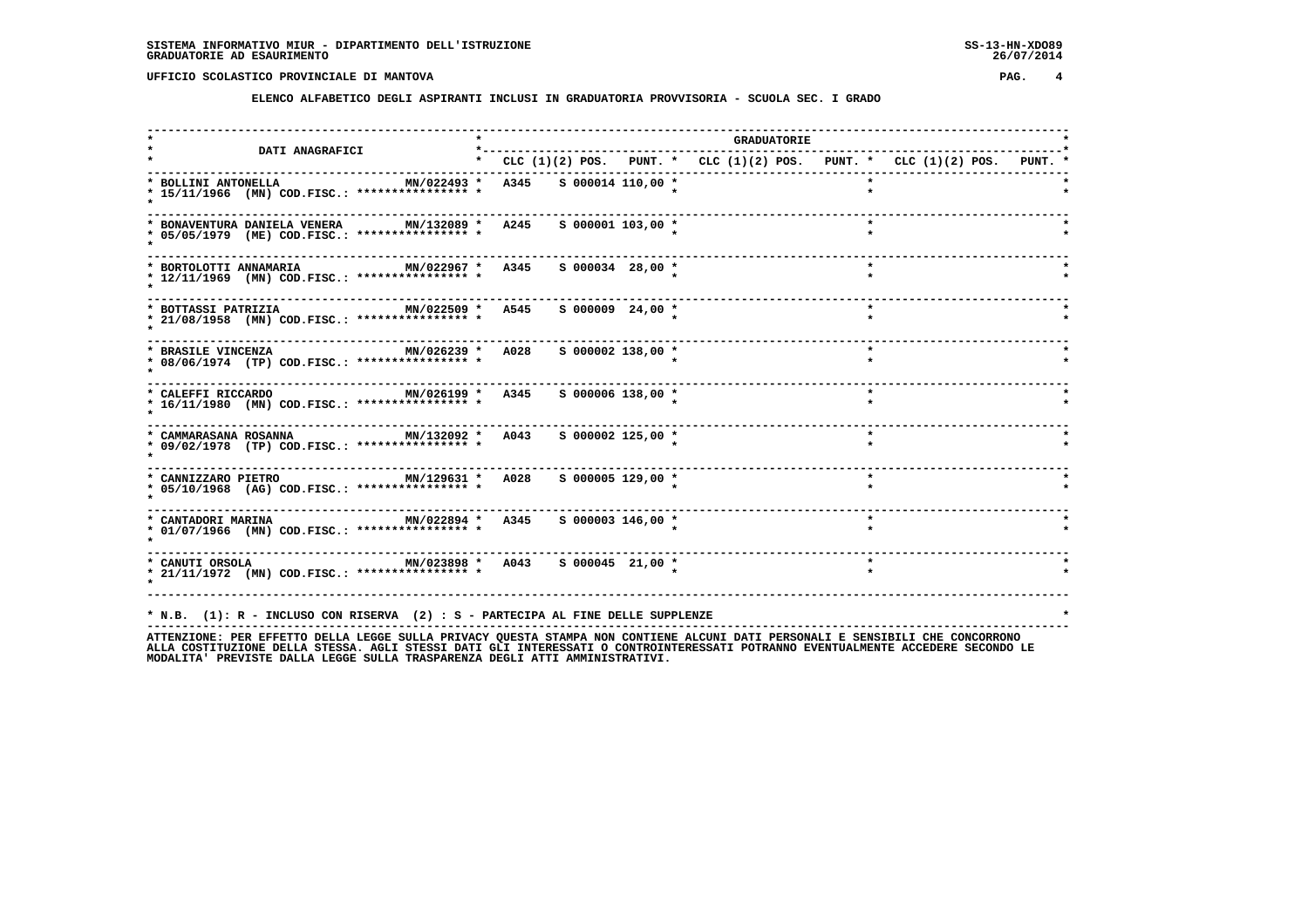**ELENCO ALFABETICO DEGLI ASPIRANTI INCLUSI IN GRADUATORIA PROVVISORIA - SCUOLA SEC. I GRADO**

| <b>DATI ANAGRAFICI</b>                                                                                                            |                                                                           |                       |  | <b>GRADUATORIE</b> |         |  |  |
|-----------------------------------------------------------------------------------------------------------------------------------|---------------------------------------------------------------------------|-----------------------|--|--------------------|---------|--|--|
|                                                                                                                                   | * CLC (1)(2) POS. PUNT. * CLC (1)(2) POS. PUNT. * CLC (1)(2) POS. PUNT. * |                       |  |                    |         |  |  |
| MN/129636 * A032  S 000020 119,00 * AJ77  S 000004  98,40 *<br>* CAPORASO ANNA<br>* 18/06/1961 (RM) COD.FISC.: **************** * |                                                                           |                       |  |                    |         |  |  |
| * CARADONNA MARIELLA<br>MN/129878 * A028<br>* 02/11/1979 (TP) COD.FISC.: **************** *                                       |                                                                           | S 000007 124,00 *     |  |                    |         |  |  |
| MN/129884 * A032<br>* CAROLI PIERALESSIO<br>* 14/03/1980 (BA) COD.FISC.: **************** *                                       |                                                                           | S 000014 153,00 *     |  |                    | $\star$ |  |  |
| MN/132100 * A043<br>* CARPINELLI ANGELITA<br>* 01/10/1969 (RC) COD.FISC.: **************** *                                      |                                                                           | S 000026 50,00 *      |  |                    | $\star$ |  |  |
| ----------------------------------<br>MN/127450 * A028<br>* CASIMO ALIDA<br>* 23/07/1980 (PA) COD.FISC.: **************** *       |                                                                           | $S$ 000012 110,00 $*$ |  |                    |         |  |  |
| MN/022767 * A345<br>* CASNICI LIVIA<br>* 29/05/1961 (EE) COD.FISC.: **************** *                                            |                                                                           | S 000004 145,00 *     |  |                    | $\star$ |  |  |
| MN/132102 * A043<br>* CENTAMORE GIUSI<br>* 19/09/1972 (SR) COD.FISC.: **************** *                                          |                                                                           | $S$ 000036 31,00 $*$  |  |                    | $\star$ |  |  |
| ------------------------------------<br>MN/129890 * A028<br>* CHIANTIA LUIGI<br>* 23/04/1979 (CL) COD.FISC.: **************** *   |                                                                           | $S$ 000010 111,00 $*$ |  |                    | $\star$ |  |  |
| $MN/020679$ * A032 S 000010 211,00 *<br>* CHIODI GIUSEPPE<br>* 26/05/1965 (MN) COD.FISC.: **************** *                      |                                                                           |                       |  |                    | $\star$ |  |  |
| * 19/10/1982 (CZ) COD.FISC.: **************** *                                                                                   |                                                                           |                       |  |                    | $\star$ |  |  |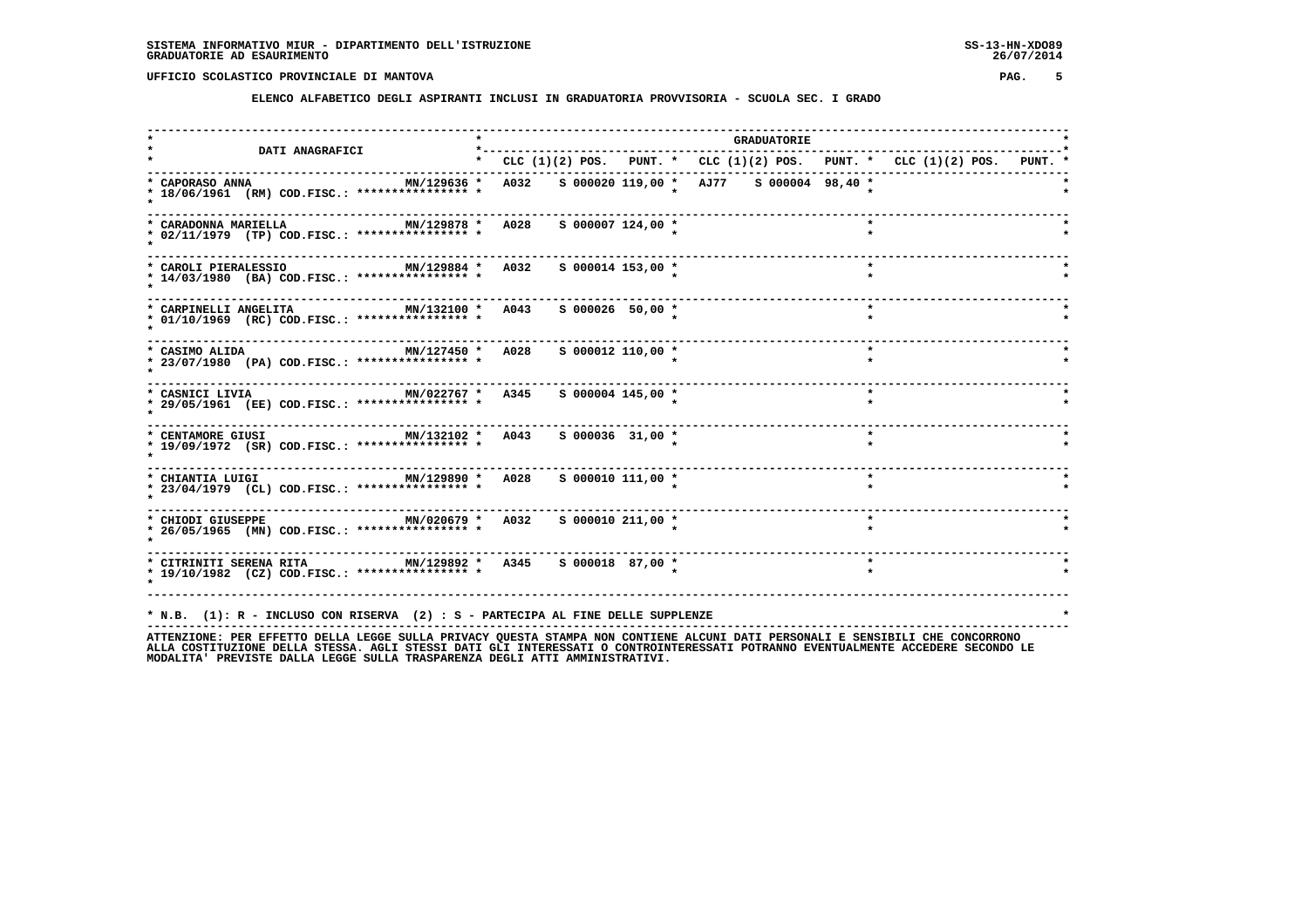**ELENCO ALFABETICO DEGLI ASPIRANTI INCLUSI IN GRADUATORIA PROVVISORIA - SCUOLA SEC. I GRADO**

| <b>DATI ANAGRAFICI</b>                                                                                      | *--------- |                     |                                                                           | <b>GRADUATORIE</b> |         |  |  |
|-------------------------------------------------------------------------------------------------------------|------------|---------------------|---------------------------------------------------------------------------|--------------------|---------|--|--|
|                                                                                                             |            |                     | * CLC (1)(2) POS. PUNT. * CLC (1)(2) POS. PUNT. * CLC (1)(2) POS. PUNT. * |                    |         |  |  |
| MN/001051 * A545 S 000004 58,00 *<br>* COMPAGNONI ANGELA<br>* 08/01/1971 (MN) COD.FISC.: **************** * |            |                     |                                                                           |                    |         |  |  |
| MN/020267 * A345<br>* COMPAGNONI CINZIA<br>* 14/01/1964 (MN) COD.FISC.: **************** *                  |            | $S$ 000027 40,00 *  |                                                                           |                    |         |  |  |
| MN/026315 * A345 S 000007 137,00 *<br>* CONTESINI ANNA<br>* 02/09/1979 (RO) COD.FISC.: **************** *   |            |                     |                                                                           |                    | $\star$ |  |  |
| MN/020356 * A345 000045 12,00 *<br>* CORRADI CRISTINA<br>* 27/08/1966 (MN) COD.FISC.: **************** *    |            |                     |                                                                           |                    | $\star$ |  |  |
| MN/129625 * A345<br>* D'AMBROSIO GABRIELLA<br>* 06/12/1971 (PA) COD.FISC.: **************** *               |            | $S$ 000013 113,00 * |                                                                           |                    | $\star$ |  |  |
| MN/132206 * A043<br>* DAVID ALESSANDRA<br>* 14/11/1979 (MN) COD.FISC.: **************** *                   |            | $S$ 000035 31,00 *  |                                                                           |                    | $\star$ |  |  |
| MN/025195 * A032 S 000015 141,00 *<br>* DE ANGELIS PAOLO<br>* 02/08/1961 (BR) COD.FISC.: **************** * |            |                     |                                                                           |                    | $\star$ |  |  |
| * 02/02/1983 (ME) COD.FISC.: **************** *                                                             |            | S 000006 124,00 *   |                                                                           |                    |         |  |  |
| * 25/03/1979 (CS) COD.FISC.: **************** *                                                             |            |                     |                                                                           |                    | $\star$ |  |  |
| * 07/01/1973 (MC) COD.FISC.: **************** *                                                             |            |                     |                                                                           |                    | $\star$ |  |  |
| * N.B. (1): R - INCLUSO CON RISERVA (2) : S - PARTECIPA AL FINE DELLE SUPPLENZE                             |            |                     |                                                                           |                    |         |  |  |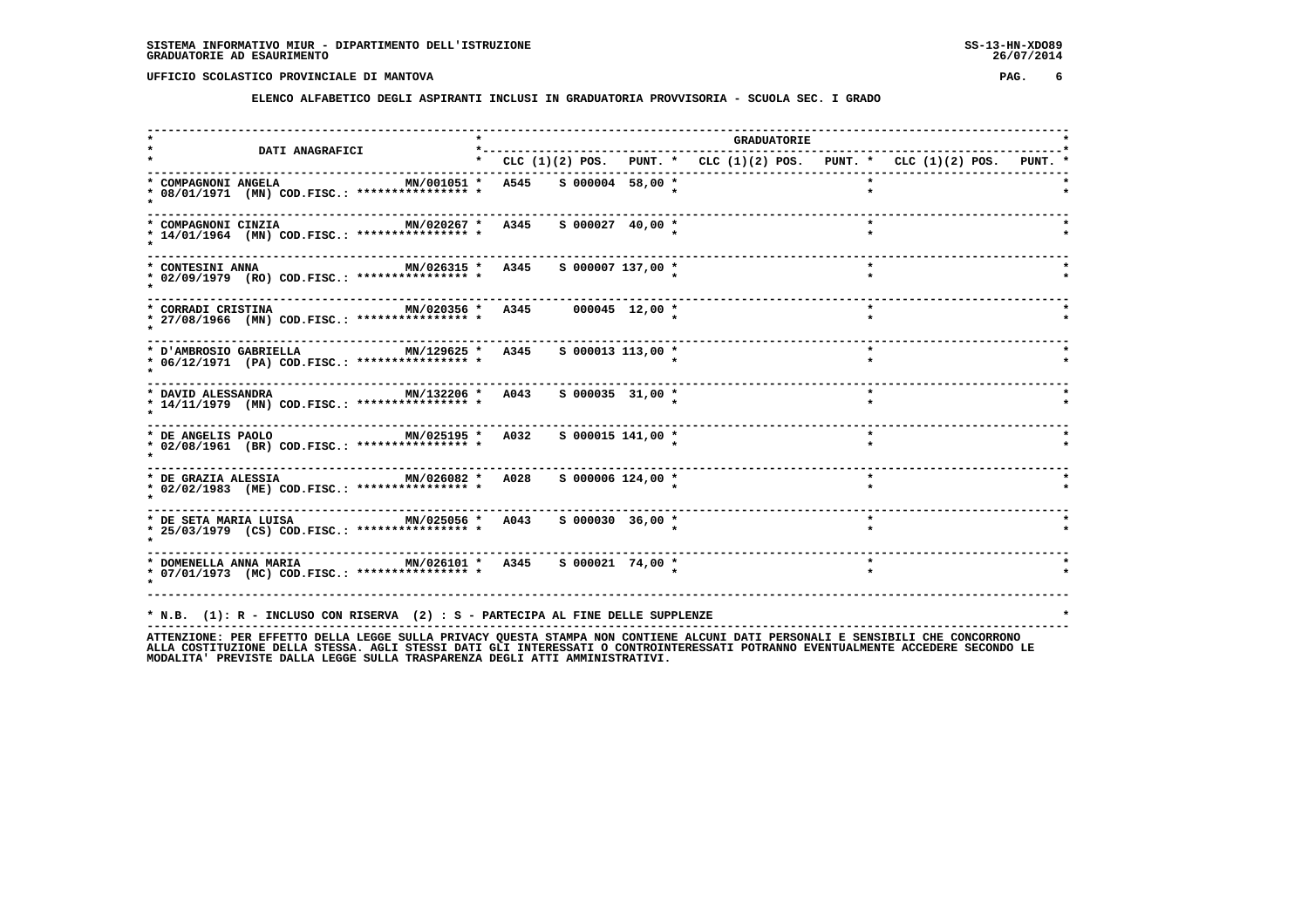**ELENCO ALFABETICO DEGLI ASPIRANTI INCLUSI IN GRADUATORIA PROVVISORIA - SCUOLA SEC. I GRADO**

|                                                                                                                                                                                                                  |                        |                    |                                                                                 | <b>GRADUATORIE</b> |         |  |  |
|------------------------------------------------------------------------------------------------------------------------------------------------------------------------------------------------------------------|------------------------|--------------------|---------------------------------------------------------------------------------|--------------------|---------|--|--|
| <b>DATI ANAGRAFICI</b>                                                                                                                                                                                           |                        |                    | * CLC $(1)(2)$ POS. PUNT. * CLC $(1)(2)$ POS. PUNT. * CLC $(1)(2)$ POS. PUNT. * |                    |         |  |  |
| MN/020204 *<br>* ETOLDO GIORGIA<br>* 03/04/1969 (VA) COD.FISC.: **************** *                                                                                                                               | A032 S 000016 133,00 * |                    |                                                                                 |                    |         |  |  |
| MN/127563 * A028<br>* FALANGA SIMONA<br>* 30/03/1982 (NA) COD.FISC.: **************** *                                                                                                                          |                        | $S$ 000015 87,00 * |                                                                                 |                    | $\star$ |  |  |
| MN/132361 * A032 S 000026 46,00 *<br>* FARINA ANNA FRANCA<br>* 21/04/1968 (VA) COD.FISC.: **************** *                                                                                                     |                        |                    |                                                                                 |                    | $\star$ |  |  |
| MN/020661 * A545 S 000012 14,00 *<br>* FAVA NICOLETTA<br>* 26/09/1962 (MN) COD.FISC.: **************** *                                                                                                         |                        |                    |                                                                                 |                    | $\star$ |  |  |
| -----------------------------------<br>MN/024974 * A030<br>* FEDELE ANNA<br>* 11/01/1967 (NA) COD.FISC.: *************** *                                                                                       |                        | $S$ 000010 79,00 * |                                                                                 |                    | $\star$ |  |  |
| MN/020487 * A030<br>* FRANZETTI MASSIMO<br>* 08/02/1965 (MN) COD.FISC.: **************** *                                                                                                                       |                        | $S$ 000013 26,00 * |                                                                                 |                    |         |  |  |
| MN/132073 * A245<br>* FUCA' CARMELIDA<br>* 11/07/1961 (AG) COD.FISC.: **************** *                                                                                                                         |                        |                    | S 000003 27,00 * A345 S 000022 56,00 *                                          |                    |         |  |  |
| $MN/127467$ * A032<br>* GANDOLFI ANTONELLA<br>* 25/02/1976 (MN) COD.FISC.: **************** *                                                                                                                    |                        | S 000019 120,00 *  |                                                                                 |                    | $\star$ |  |  |
| * 14/01/1972 (EE) COD.FISC.: **************** *                                                                                                                                                                  |                        |                    |                                                                                 |                    | $\star$ |  |  |
| * GIAMMANCO DANIELA $MN/132218$ * A028 \$ 000026 24,00 *<br>* 22/02/1968 (PA) COD.FISC.: **************** *                                                                                                      |                        |                    |                                                                                 |                    |         |  |  |
| * N.B. (1): R - INCLUSO CON RISERVA (2) : S - PARTECIPA AL FINE DELLE SUPPLENZE<br>ATTENZIONE: PER EFFETTO DELLA LEGGE SULLA PRIVACY OUESTA STAMPA NON CONTIENE ALCUNI DATI PERSONALI E SENSIBILI CHE CONCORRONO |                        |                    |                                                                                 |                    |         |  |  |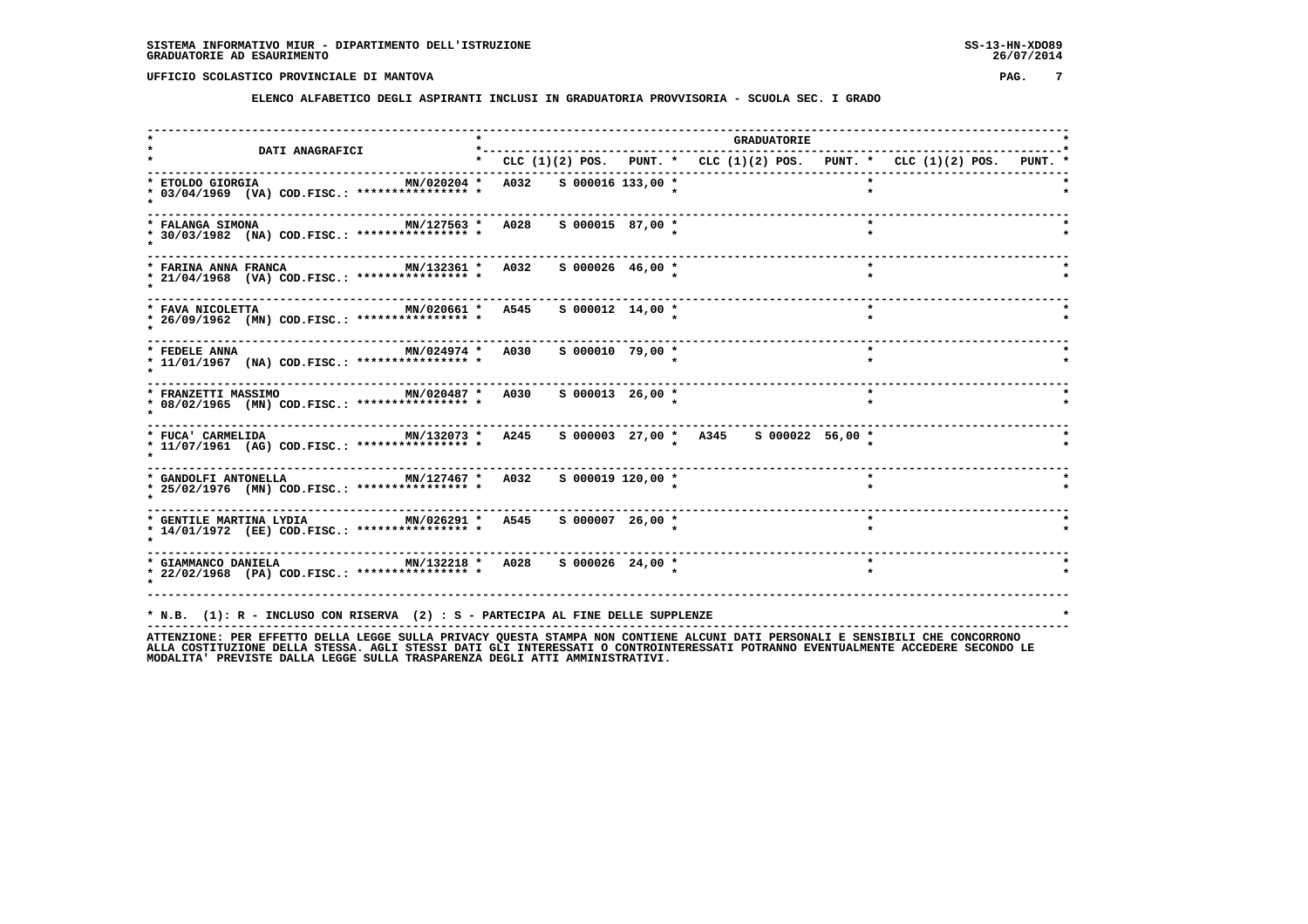**ELENCO ALFABETICO DEGLI ASPIRANTI INCLUSI IN GRADUATORIA PROVVISORIA - SCUOLA SEC. I GRADO**

|                                                                                                                |                                                                                 |                     |                                         | GRADUATORIE |         |  |  |
|----------------------------------------------------------------------------------------------------------------|---------------------------------------------------------------------------------|---------------------|-----------------------------------------|-------------|---------|--|--|
| <b>DATI ANAGRAFICI</b>                                                                                         | * CLC $(1)(2)$ POS. PUNT. * CLC $(1)(2)$ POS. PUNT. * CLC $(1)(2)$ POS. PUNT. * |                     |                                         |             |         |  |  |
| * GIANSIRACUSA LOREDANA<br>MN/129672 *<br>* 08/04/1976 (SR) COD.FISC.: **************** *                      | A030 S 000009 91,00 *                                                           |                     |                                         |             |         |  |  |
| MN/020614 * A032<br>* GIAONI GIANFRANCO<br>* 07/03/1964 (MN) COD.FISC.: **************** *                     |                                                                                 | s 000012 172,00 *   |                                         |             | $\star$ |  |  |
| * GIGLIOTTI ROSANNA<br>* 31/05/1979 (CZ) COD.FISC.: **************** *                                         | MN/132334 * A043 S 000037 30,00 *                                               |                     |                                         |             | $\star$ |  |  |
| MN/022775 * A032<br>* GIONFRA ILARIA<br>* 31/08/1975 (MN) COD.FISC.: **************** *                        |                                                                                 |                     | S 000022 95,00 * AJ77 S 000002 100,75 * |             |         |  |  |
| MN/129896 * AJ77<br>* GOLINELLI MARCO<br>* 29/07/1982 (MN) COD.FISC.: **************** *                       |                                                                                 | S 000003 81,00 *    |                                         |             | $\star$ |  |  |
| MN/020603 * A032<br>* GOZZI GUIDO<br>* 29/03/1963 (MN) COD.FISC.: **************** *                           |                                                                                 | $S$ 000006 205,00 * |                                         |             | $\star$ |  |  |
| MN/026362 * A028 S 000001 147,00 *<br>* GRANDE SILVIA<br>* 20/11/1978 (CZ) COD.FISC.: **************** *       |                                                                                 |                     |                                         |             | $\star$ |  |  |
| MN/129682 * A030 S 000003 157,00 *<br>* GUALTIERI FRANCESCO<br>* 08/05/1965 (MI) COD.FISC.: **************** * |                                                                                 |                     |                                         |             |         |  |  |
| * 21/02/1977 (PA) COD.FISC.: **************** *                                                                |                                                                                 | S 000013 88,00 *    |                                         |             | $\star$ |  |  |
| * 17/03/1980 (BA) COD.FISC.: **************** *                                                                |                                                                                 |                     |                                         |             |         |  |  |
|                                                                                                                |                                                                                 |                     |                                         |             |         |  |  |
| * N.B. (1): R - INCLUSO CON RISERVA (2) : S - PARTECIPA AL FINE DELLE SUPPLENZE                                |                                                                                 |                     |                                         |             |         |  |  |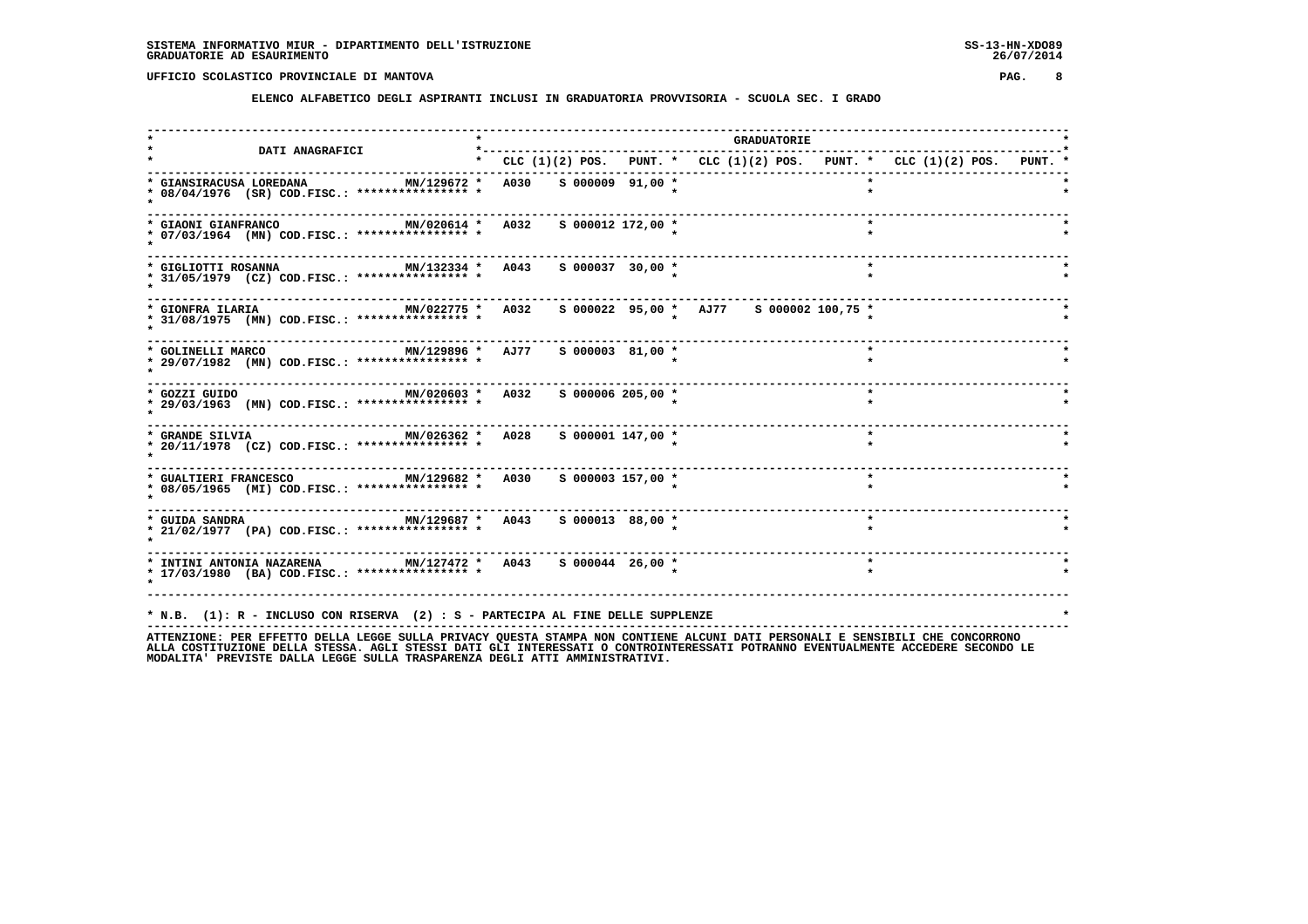**ELENCO ALFABETICO DEGLI ASPIRANTI INCLUSI IN GRADUATORIA PROVVISORIA - SCUOLA SEC. I GRADO**

| <b>DATI ANAGRAFICI</b>                                                                                                          | *---------                                                                |  | <b>GRADUATORIE</b> |         |         |  |
|---------------------------------------------------------------------------------------------------------------------------------|---------------------------------------------------------------------------|--|--------------------|---------|---------|--|
|                                                                                                                                 | * CLC (1)(2) POS. PUNT. * CLC (1)(2) POS. PUNT. * CLC (1)(2) POS. PUNT. * |  |                    |         |         |  |
| MN/127556 *<br>* JANUSKAITE NERILE<br>* 30/10/1977 (EE) COD.FISC.: **************** *                                           | A032 S 000025 60,00 *                                                     |  |                    |         |         |  |
| MN/132331 * A043<br>* LACALAMITA MICHELE<br>* 26/09/1970 (VR) COD.FISC.: **************** *                                     | $S$ 000041 27,00 *                                                        |  |                    |         | $\star$ |  |
| MN/132330 * A043<br>* LANGONE SILVANA<br>* 03/09/1979 (PZ) COD.FISC.: **************** *                                        | $S$ 000031 34,00 *                                                        |  |                    |         | $\star$ |  |
| MN/132328 * A345<br>* LAURIA CONCETTA<br>* 17/09/1965 (AG) COD.FISC.: **************** *                                        | S 000016 94,00 *                                                          |  |                    |         | $\star$ |  |
| MN/132326 * A043<br>* LEANZA GRASSO DANILO SALVATORE<br>* 31/03/1969 (CT) COD.FISC.: **************** *                         | $S$ 000047 17,00 *                                                        |  |                    |         | $\star$ |  |
| $MN/026303$ *<br>* LEHMANN EMMY<br>* 10/08/1969 (MN) COD.FISC.: *************** *                                               | A545<br>$S$ 000011 18,00 *                                                |  |                    | $\star$ |         |  |
| * LEONARDI ANGELO PIO               MN/132324 *   A032       000004 299,00 *<br>* 02/02/1960 (CL) COD.FISC.: **************** * |                                                                           |  |                    | $\star$ |         |  |
| MN/132358 * A043<br>* LEOTTA MARGHERITA<br>* 07/03/1981 (CT) COD.FISC.: **************** *                                      | S 000042 27,00 *                                                          |  |                    |         |         |  |
| * 05/08/1977 (RA) COD.FISC.: **************** *                                                                                 |                                                                           |  |                    | $\star$ |         |  |
| * 08/02/1963 (MI) COD.FISC.: **************** *                                                                                 |                                                                           |  |                    |         |         |  |
| * N.B. (1): R - INCLUSO CON RISERVA (2) : S - PARTECIPA AL FINE DELLE SUPPLENZE                                                 |                                                                           |  |                    |         |         |  |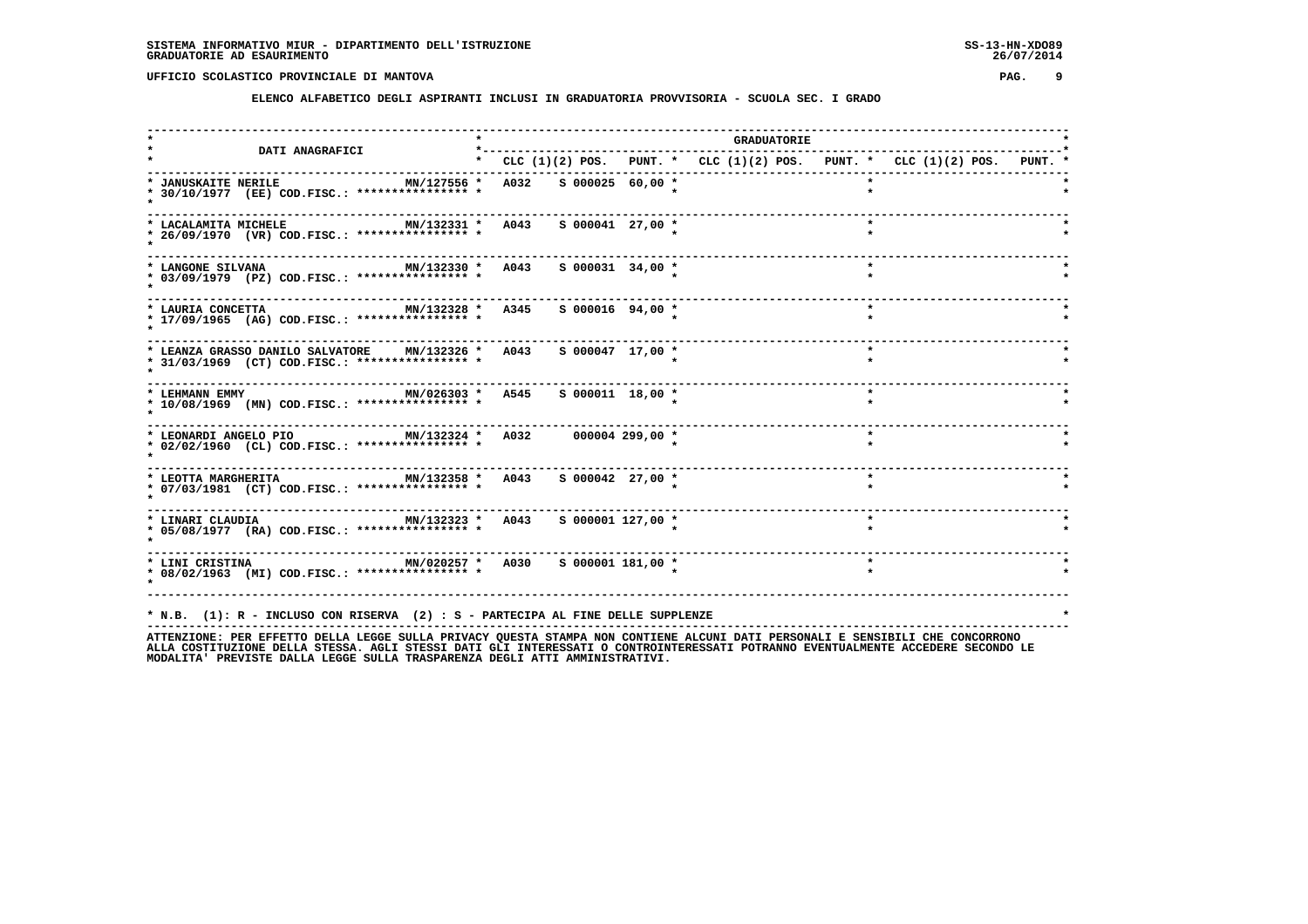**ELENCO ALFABETICO DEGLI ASPIRANTI INCLUSI IN GRADUATORIA PROVVISORIA - SCUOLA SEC. I GRADO**

| <b>DATI ANAGRAFICI</b>                                                                                                                                                                                                   |                                                                           |                       | <b>GRADUATORIE</b> |  |         |  |  |
|--------------------------------------------------------------------------------------------------------------------------------------------------------------------------------------------------------------------------|---------------------------------------------------------------------------|-----------------------|--------------------|--|---------|--|--|
|                                                                                                                                                                                                                          | * CLC (1)(2) POS. PUNT. * CLC (1)(2) POS. PUNT. * CLC (1)(2) POS. PUNT. * |                       |                    |  |         |  |  |
| MN/132321 * A028 S 000028 18,00 *<br>* LO BIANCO LEANDRO<br>* 26/08/1966 (PA) COD.FISC.: **************** *                                                                                                              |                                                                           |                       |                    |  |         |  |  |
| MN/132038 * AM77<br>* LODI RIZZINI ANNA LUCIA<br>* 06/06/1970 (MN) COD.FISC.: **************** *                                                                                                                         |                                                                           | $S$ 000003 136,25 *   |                    |  |         |  |  |
| MN/127475 * AM77 S 000001 185,00 *<br>* LODI RIZZINI MIRELLA<br>* 10/09/1964 (CR) COD.FISC.: **************** *                                                                                                          |                                                                           |                       |                    |  | $\star$ |  |  |
| MN/132318 * A028 S 000027 20,00 *<br>* LUBRANO DANIELA<br>* 30/04/1977 (RC) COD.FISC.: **************** *                                                                                                                |                                                                           |                       |                    |  | $\star$ |  |  |
| ------------------------------------<br>MN/020596 * A032<br>* LUPPI SANDRA<br>* 25/11/1962 (MN) COD.FISC.: **************** *                                                                                            |                                                                           | $S$ 000009 214,00 $*$ |                    |  |         |  |  |
| --------------------------------<br>MN/026341 * A043<br>* MAIELLO ANDREA<br>* 18/11/1978 (MN) COD.FISC.: *************** *                                                                                               |                                                                           | S 000032 32,00 *      |                    |  | $\star$ |  |  |
| MN/023006 * A345 S 000031 30,00 *<br>* MAIOLINO ROSELLA<br>* 20/04/1972 (SR) COD.FISC.: **************** *                                                                                                               |                                                                           |                       |                    |  | $\star$ |  |  |
| * MALAGUARNERA DARIO<br>* 21/12/1979 (EN) COD.FISC.: **************** *                                                                                                                                                  |                                                                           |                       |                    |  |         |  |  |
| * MALAGUTTI FRANCESCA MN/026345 * A345<br>* 16/08/1960 (MN) COD.FISC.: **************** *                                                                                                                                |                                                                           | S 000044 15,00 *      |                    |  |         |  |  |
| * MALAVASI ALBERTO 6 MN/020592 * A030 S 000004 153,00 *<br>* 02/12/1966 (MN) COD.FISC.: **************** *                                                                                                               |                                                                           |                       |                    |  | $\star$ |  |  |
| * N.B. (1): R - INCLUSO CON RISERVA (2) : S - PARTECIPA AL FINE DELLE SUPPLENZE<br>ATTENTIONE. OF FEET ON THE CONFIDENTIAL STILLE STILLER ON THE STANDA NON CONTIENT ALCUNITE ATTE OF CONTALLE CENCELLITE CUP CONCORDONO |                                                                           |                       |                    |  |         |  |  |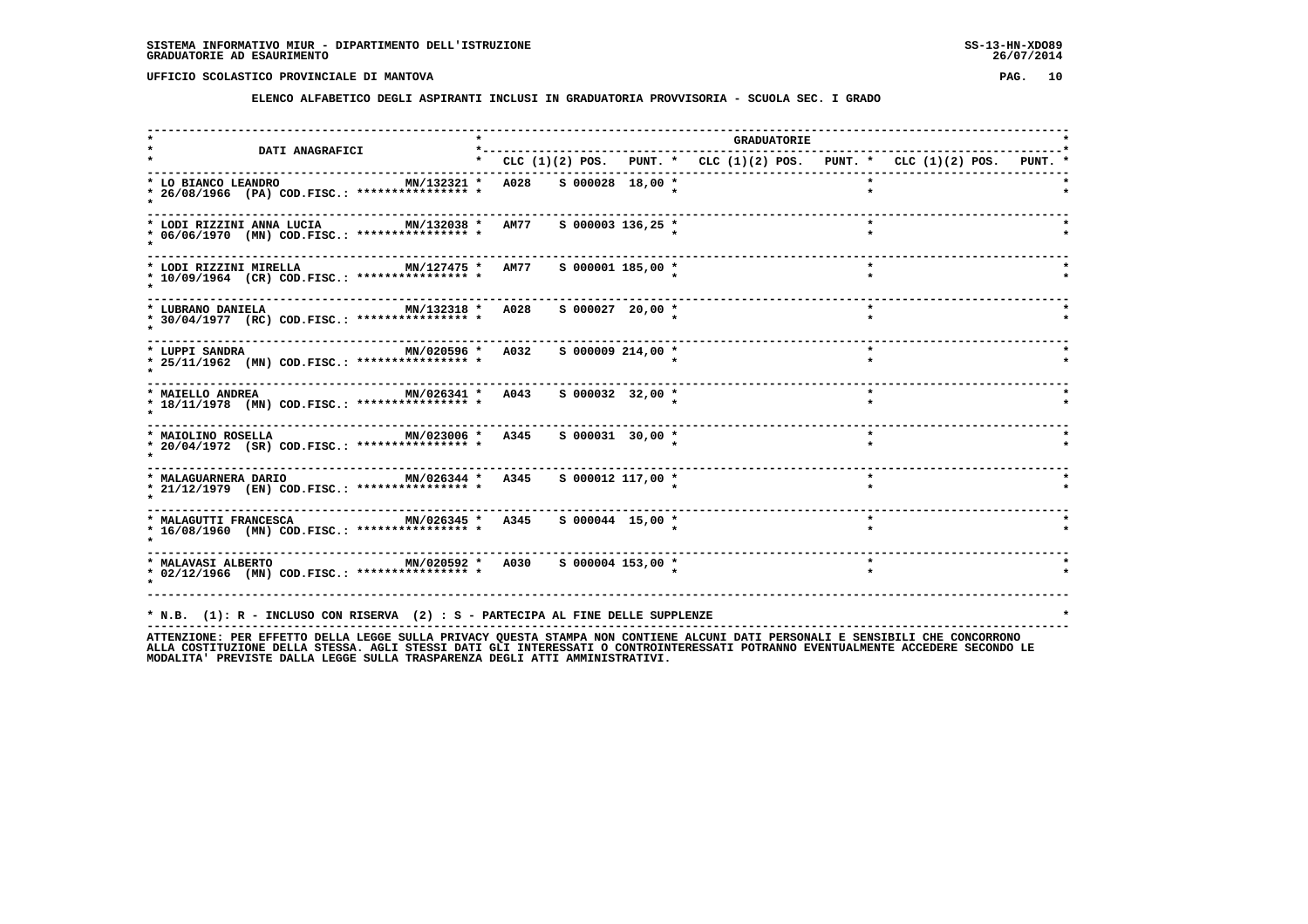**ELENCO ALFABETICO DEGLI ASPIRANTI INCLUSI IN GRADUATORIA PROVVISORIA - SCUOLA SEC. I GRADO**

|                                                                                                                                                                                                                 |                        |                       |                                        | <b>GRADUATORIE</b> |                                                                                 |  |
|-----------------------------------------------------------------------------------------------------------------------------------------------------------------------------------------------------------------|------------------------|-----------------------|----------------------------------------|--------------------|---------------------------------------------------------------------------------|--|
| <b>DATI ANAGRAFICI</b>                                                                                                                                                                                          |                        |                       |                                        |                    | * CLC $(1)(2)$ POS. PUNT. * CLC $(1)(2)$ POS. PUNT. * CLC $(1)(2)$ POS. PUNT. * |  |
| * MALERBA STEFANIA<br>MN/023889 *<br>* 19/08/1969 (MN) COD.FISC.: **************** *                                                                                                                            | A030 S 000007 120,00 * |                       |                                        |                    |                                                                                 |  |
| MN/025191 * A345<br>* MAMELI LUCIA<br>* 30/03/1970 (BR) COD.FISC.: **************** *                                                                                                                           |                        | $S$ 000011 119,00 $*$ |                                        |                    | $\star$                                                                         |  |
| MN/026348 * A545 S 000003 99,00 *<br>* MANFREDINI STEFANIA<br>* 11/03/1966 (MN) COD.FISC.: **************** *                                                                                                   |                        |                       |                                        |                    | $\star$                                                                         |  |
| MN/026353 * A028<br>* MANTINI ANGELA<br>* 17/07/1974 (PA) COD.FISC.: **************** *                                                                                                                         |                        | $S$ 000023 25,00 $*$  |                                        |                    | $\star$                                                                         |  |
| -----------------------<br>MN/024213 * A345<br>* MARETTI MIRELLA<br>* 18/10/1976 (CR) COD.FISC.: **************** *                                                                                             |                        |                       | s 000024 45,00 * A545 s 000010 24,00 * |                    |                                                                                 |  |
| MN/132315 * A345<br>* MARRONE CONCETTA<br>* 04/03/1968 (CT) COD.FISC.: **************** *                                                                                                                       |                        | S 000010 121,00 *     |                                        |                    | $\star$                                                                         |  |
| MN/132312 * A030 S 000016 18,00 *<br>* MAUGERI MARIA CONCETTA<br>* 14/12/1971 (CT) COD.FISC.: **************** *                                                                                                |                        |                       |                                        |                    | $\star$                                                                         |  |
| * MAZZARELLA PAOLA MARIA TIZIAN MN/129690 * A030 \$ 000012 29,00 *<br>* 05/04/1968 (LE) COD.FISC.: **************** *                                                                                           |                        |                       |                                        |                    |                                                                                 |  |
| * MENCHETTI FABIO                   MN/129897 *   AJ77     S 000001 178,00 *<br>* 16/12/1982 (LU) COD.FISC.: **************** *                                                                                 |                        |                       |                                        |                    |                                                                                 |  |
| * MERLI GABRIELE MN/127536 * A032 S 000021 116,00 *<br>* 01/01/1975 (LI) COD.FISC.: **************** *                                                                                                          |                        |                       |                                        |                    | $\star$                                                                         |  |
| * N.B. (1): R - INCLUSO CON RISERVA (2) : S - PARTECIPA AL FINE DELLE SUPPLENZE<br>ATTENTIONE. OF FEDERAL ARILLA LECCE CULLA DOTUACY OUFCRA CRANDA NON CONTIENT ALCUNI DATI DEDCONALI F CENCIDILI CUF CONCODONO |                        |                       |                                        |                    |                                                                                 |  |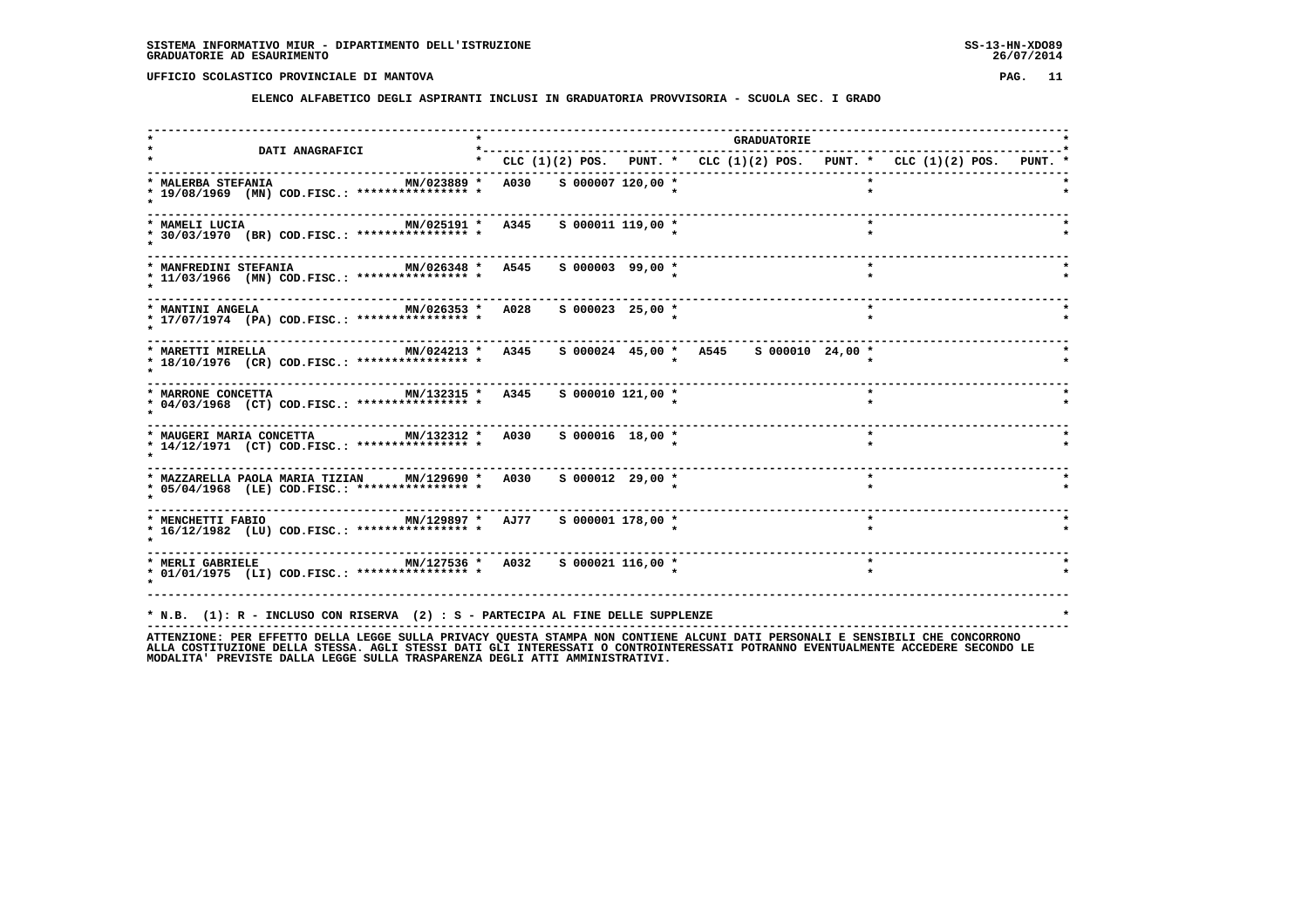**ELENCO ALFABETICO DEGLI ASPIRANTI INCLUSI IN GRADUATORIA PROVVISORIA - SCUOLA SEC. I GRADO**

|                                                                                                                                                                                                                 |                                                                                 |                       |  | <b>GRADUATORIE</b> |  |         |  |  |  |
|-----------------------------------------------------------------------------------------------------------------------------------------------------------------------------------------------------------------|---------------------------------------------------------------------------------|-----------------------|--|--------------------|--|---------|--|--|--|
| DATI ANAGRAFICI                                                                                                                                                                                                 | * CLC $(1)(2)$ POS. PUNT. * CLC $(1)(2)$ POS. PUNT. * CLC $(1)(2)$ POS. PUNT. * |                       |  |                    |  |         |  |  |  |
| * MICHELACCI SANDRA<br>MN/020584 *<br>* 08/08/1963 (MN) COD.FISC.: **************** *                                                                                                                           | A345                                                                            | $S$ 000042 21,00 *    |  |                    |  |         |  |  |  |
| MN/129705 * A345<br>* MINASOLA CRISTINA<br>* 20/05/1978 (TN) COD.FISC.: **************** *                                                                                                                      |                                                                                 | $S$ 000002 148,00 $*$ |  |                    |  | $\star$ |  |  |  |
| MN/129707 * A028<br>* MIROBALLO MARCO<br>* 16/01/1979 (TE) COD.FISC.: **************** *                                                                                                                        |                                                                                 | $S$ 000009 116,00 $*$ |  |                    |  | $\star$ |  |  |  |
| MN/026416 * A028<br>* MOLINARI MARGHERITA<br>* 02/12/1980 (MO) COD.FISC.: **************** *                                                                                                                    |                                                                                 | S 000020 28,00 *      |  |                    |  | $\star$ |  |  |  |
| -----------------------------------<br>MN/132306 * A028<br>* MONASTRA PAOLA<br>* 01/01/1974 (PA) COD.FISC.: **************** *                                                                                  |                                                                                 | $S$ 000024 25,00 *    |  |                    |  |         |  |  |  |
| -------------------------<br>MN/026420 * A043<br>* MORANDI FEDERICA<br>* 13/07/1979 (PC) COD.FISC.: **************** *                                                                                          |                                                                                 | $S$ 000033 31,00 *    |  |                    |  | $\star$ |  |  |  |
| MN/023425 * A345 \$ 000032 30,00 * A545 \$ 000002 120,00 *<br>* MORBINI INES<br>* 08/10/1972 (MN) COD.FISC.: **************** *                                                                                 |                                                                                 |                       |  |                    |  |         |  |  |  |
| MN/023440 * A032 S 000013 168,00 *<br>* MORELLI BARBARA<br>* 18/04/1970 (MN) COD.FISC.: **************** *                                                                                                      |                                                                                 |                       |  |                    |  |         |  |  |  |
| * MORETTI GRAZIA * 1999 MN/026425 * 1994<br>* 18/04/1961 (MN) COD.FISC.: **************** *                                                                                                                     |                                                                                 | $S$ 000035 27,00 $*$  |  |                    |  | $\star$ |  |  |  |
| * MORICONI DENIS                       MN/129739 *   A028     S 000016   85,00 *<br>* 06/05/1983 (AP) COD.FISC.: **************** *                                                                             |                                                                                 |                       |  |                    |  | $\star$ |  |  |  |
| * N.B. (1): R - INCLUSO CON RISERVA (2) : S - PARTECIPA AL FINE DELLE SUPPLENZE<br>ATTENTIONE. OF FEDERAL ARILLA LECCE CULLA DOTUACY OUFCRA CRANDA NON CONTIENT ALCUNI DATI DEDCONALI F CENCIDILI CUF CONCODONO |                                                                                 |                       |  |                    |  |         |  |  |  |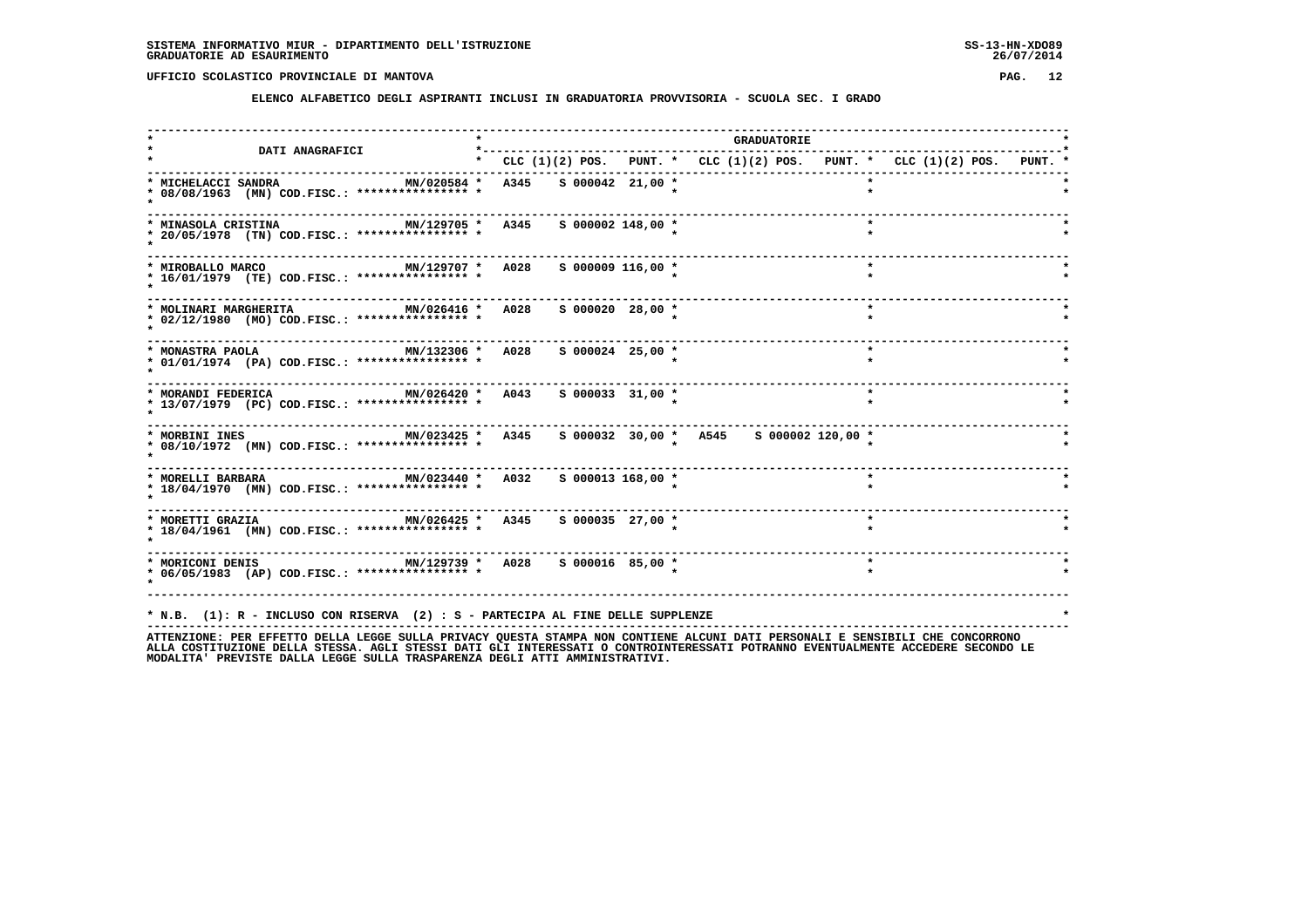**ELENCO ALFABETICO DEGLI ASPIRANTI INCLUSI IN GRADUATORIA PROVVISORIA - SCUOLA SEC. I GRADO**

|                                                                                                            |  |                       |  |                                                                                 | <b>GRADUATORIE</b> |           |  |  |
|------------------------------------------------------------------------------------------------------------|--|-----------------------|--|---------------------------------------------------------------------------------|--------------------|-----------|--|--|
| <b>DATI ANAGRAFICI</b>                                                                                     |  |                       |  | * CLC $(1)(2)$ POS. PUNT. * CLC $(1)(2)$ POS. PUNT. * CLC $(1)(2)$ POS. PUNT. * |                    |           |  |  |
| * MOSCONI FRANCESCA<br>MN/132305 * A345<br>* 08/06/1971 (BS) COD.FISC.: **************** *                 |  | $S$ 000025 42,00 *    |  |                                                                                 |                    |           |  |  |
| MN/127543 * A043<br>* MUTTI DANIELA<br>* 12/11/1982 (MN) COD.FISC.: **************** *                     |  | S 000022 81,00 *      |  |                                                                                 |                    |           |  |  |
| MN/129753 * A043 S 000012 88,00 *<br>* NAPPA SABINA<br>* 25/08/1979 (AV) COD.FISC.: **************** *     |  |                       |  |                                                                                 |                    | $\star$   |  |  |
| * NICOLOSI FLAVIA VALENTINA MN/132303 * A043<br>* 25/11/1968 (CT) COD.FISC.: **************** *            |  | $S$ 000004 110,00 $*$ |  |                                                                                 |                    | $\star$   |  |  |
| MN/132040 * AB77<br>* NIGRELLI FEDERICO<br>* 07/02/1983 (MN) COD.FISC.: **************** *                 |  | $S$ 000001 101,00 *   |  |                                                                                 |                    |           |  |  |
| . <u>.</u> .<br>MN/132342 * A059<br>* NIGRO SILVIA<br>* 09/12/1973 (CT) COD.FISC.: **************** *      |  | $S$ 000001 43,00 *    |  |                                                                                 |                    | $\star$   |  |  |
| MN/026264 * A032<br>* ORDONSELLI VITTORIO<br>* 10/10/1963 (GE) COD.FISC.: **************** *               |  | S 000017 133,00 *     |  |                                                                                 |                    | $\star$   |  |  |
| MN/129730 * A028<br>* ORLANDO DARIA<br>* 29/10/1979 (PA) COD.FISC.: **************** *                     |  | S 000011 111,00 *     |  |                                                                                 |                    | $\bullet$ |  |  |
| * 11/01/1967 (EE) COD.FISC.: **************** *                                                            |  | S 000006 120,00 *     |  |                                                                                 |                    |           |  |  |
| * PASSIGATO SILVIA $MN/129743$ * A043 S 000007 102,00 *<br>* 23/08/1976 (MN) COD.FISC.: **************** * |  |                       |  |                                                                                 |                    |           |  |  |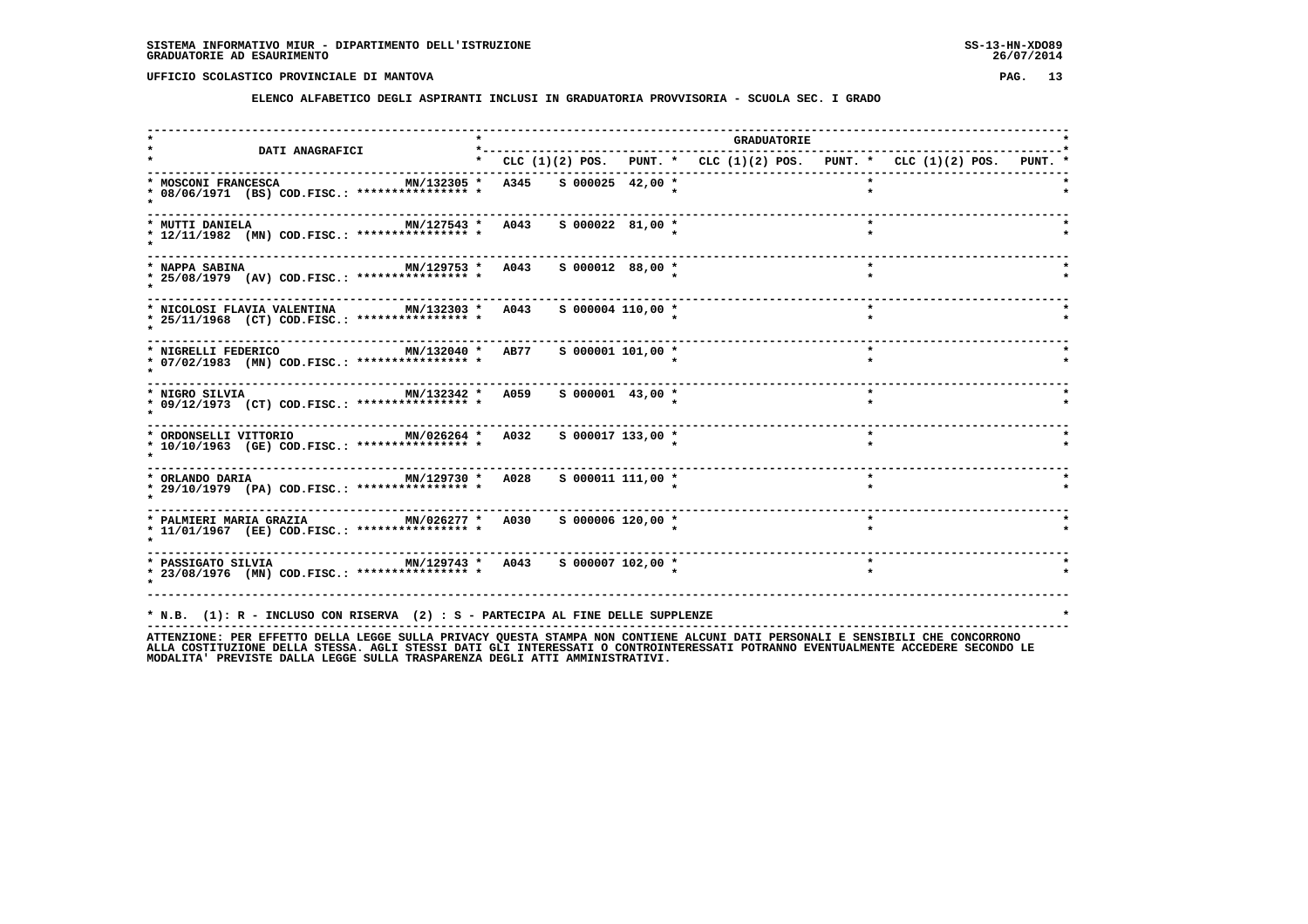**ELENCO ALFABETICO DEGLI ASPIRANTI INCLUSI IN GRADUATORIA PROVVISORIA - SCUOLA SEC. I GRADO**

| <b>DATI ANAGRAFICI</b>                                                                                                          |                                                                           |                      |  | <b>GRADUATORIE</b> |         |  |  |
|---------------------------------------------------------------------------------------------------------------------------------|---------------------------------------------------------------------------|----------------------|--|--------------------|---------|--|--|
|                                                                                                                                 | * CLC (1)(2) POS. PUNT. * CLC (1)(2) POS. PUNT. * CLC (1)(2) POS. PUNT. * |                      |  |                    |         |  |  |
| * PATERA TIZIANA<br>* 17/12/1976 (EE) COD.FISC.: **************** *                                                             | MN/132369 * A043 S 000003 112,00 *                                        |                      |  |                    |         |  |  |
| MN/129748 * A043<br>* PATERNO' GABRIELLA MARIA<br>* 24/01/1981 (CT) COD.FISC.: **************** *                               |                                                                           | $S$ 000025 54,00 *   |  |                    |         |  |  |
| MN/127485 * A043 S 000024 56,00 *<br>* PATRONCINI NOVELLA<br>* 03/12/1980 (PE) COD.FISC.: **************** *                    |                                                                           |                      |  |                    | $\star$ |  |  |
| * PERFETTI EVA<br>* 08/01/1965 (PS) COD.FISC.: **************** *                                                               | MN/020567 * A032 S 000024 64,00 *                                         |                      |  |                    | $\star$ |  |  |
| ------------------------------<br>MN/129752 * A043<br>* PESARE FABIOLA<br>* 22/02/1980 (TA) COD.FISC.: **************** *       |                                                                           | S 000028 40,00 *     |  |                    | $\star$ |  |  |
| -----------------------------<br>MN/022839 * A345<br>* PIRONDINI SIMONA<br>* 06/05/1967 (MN) COD.FISC.: **************** *      |                                                                           | $S$ 000041 23,00 $*$ |  |                    | $\star$ |  |  |
| MN/020648 * A032 S 000011 196,00 *<br>* PISANI CATERINA<br>* 24/10/1966 (MN) COD.FISC.: **************** *                      |                                                                           |                      |  |                    | $\star$ |  |  |
| * POZZI VIRNA                         MN/023556 *   A043     S 000046 18,00 *<br>* 21/01/1976 (MN) COD.FISC.: *************** * |                                                                           |                      |  |                    | $\star$ |  |  |
| * PROTOPAPA MAURA GERALDINE MN/025215 * A345 S 000009 130,00 *<br>* 16/03/1968 (BR) COD.FISC.: **************** *               |                                                                           |                      |  |                    | $\star$ |  |  |
| * PURICELLA DANIELA MN/026423 * A043 S 000006 102,00 *<br>* 29/04/1977 (BR) COD.FISC.: *************** *                        |                                                                           |                      |  |                    |         |  |  |
|                                                                                                                                 |                                                                           |                      |  |                    |         |  |  |
| * N.B. (1): R - INCLUSO CON RISERVA (2) : S - PARTECIPA AL FINE DELLE SUPPLENZE                                                 |                                                                           |                      |  |                    |         |  |  |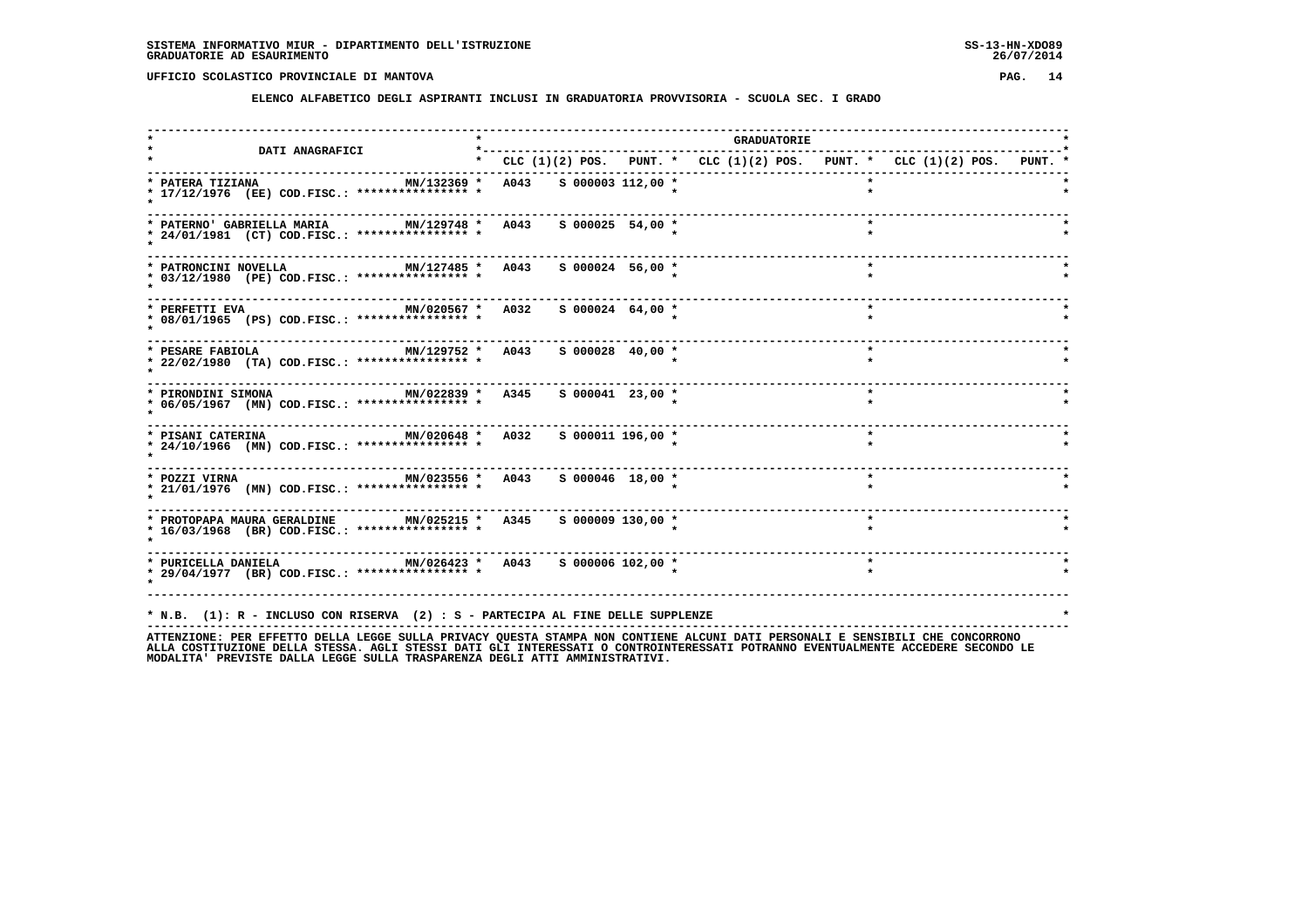**ELENCO ALFABETICO DEGLI ASPIRANTI INCLUSI IN GRADUATORIA PROVVISORIA - SCUOLA SEC. I GRADO**

|                                                                                                                                                                                                                 |      |                       |  | <b>GRADUATORIE</b> |                                                                           |  |
|-----------------------------------------------------------------------------------------------------------------------------------------------------------------------------------------------------------------|------|-----------------------|--|--------------------|---------------------------------------------------------------------------|--|
| <b>DATI ANAGRAFICI</b>                                                                                                                                                                                          |      |                       |  |                    | * CLC (1)(2) POS. PUNT. * CLC (1)(2) POS. PUNT. * CLC (1)(2) POS. PUNT. * |  |
| MN/129862 *<br>* RACCUIA ANNA<br>* 05/03/1968 (CT) COD.FISC.: **************** *                                                                                                                                | A345 | $S$ 000023 51,00 *    |  |                    | $\star$                                                                   |  |
| MN/129738 * A043<br>* RANDAZZO ANTONIETTA<br>* 25/07/1976 (PA) COD.FISC.: **************** *                                                                                                                    |      | S 000016 87,00 *      |  |                    |                                                                           |  |
| MN/129741 * A043 S 000048 16,00 *<br>* RAUSO MIRKO<br>* 04/03/1978 (PZ) COD.FISC.: **************** *                                                                                                           |      |                       |  |                    | $\star$                                                                   |  |
| MN/129755 * A345<br>* RENDA ORNELLA<br>* 09/06/1980 (PA) COD.FISC.: **************** *                                                                                                                          |      | S 000008 136,00 *     |  |                    | $\star$                                                                   |  |
| -------------------------<br>MN/129796 * A043<br>* ROMANO GIOVANNA<br>* 12/06/1979 (PA) COD.FISC.: **************** *                                                                                           |      | $S$ 000008 100,00 $*$ |  |                    | $\star$                                                                   |  |
| MN/129799 * A043<br>* ROSATO MARIA ANTONIETTA<br>* 05/01/1973 (LE) COD.FISC.: **************** *                                                                                                                |      | S 000017 87,00 *      |  |                    | $\star$                                                                   |  |
| MN/023940 * A345 \$ 000028 39,00 * A545 \$ 000006 27,00 *<br>* ROSSI CHIARA<br>* 03/07/1974 (RE) COD.FISC.: **************** *                                                                                  |      |                       |  |                    |                                                                           |  |
| * 04/09/1971 (SA) COD.FISC.: **************** *                                                                                                                                                                 |      |                       |  |                    |                                                                           |  |
| * ROVESTA MANUELA $MN/026324$ * A545<br>* 10/09/1962 (MN) COD.FISC.: **************** *                                                                                                                         |      | S 000001 179,00 *     |  |                    | $\star$                                                                   |  |
| * 11/06/1981 (SA) COD.FISC.: **************** *                                                                                                                                                                 |      |                       |  |                    | $\star$                                                                   |  |
| * N.B. (1): R - INCLUSO CON RISERVA (2) : S - PARTECIPA AL FINE DELLE SUPPLENZE<br>ATTENTIONE. OF FEDERAL ARILLA LECCE CULLA DOTUACY OUFCRA CRANDA NON CONTIENT ALCUNI DATI DEDCONALI F CENCIDILI CUF CONCODONO |      |                       |  |                    |                                                                           |  |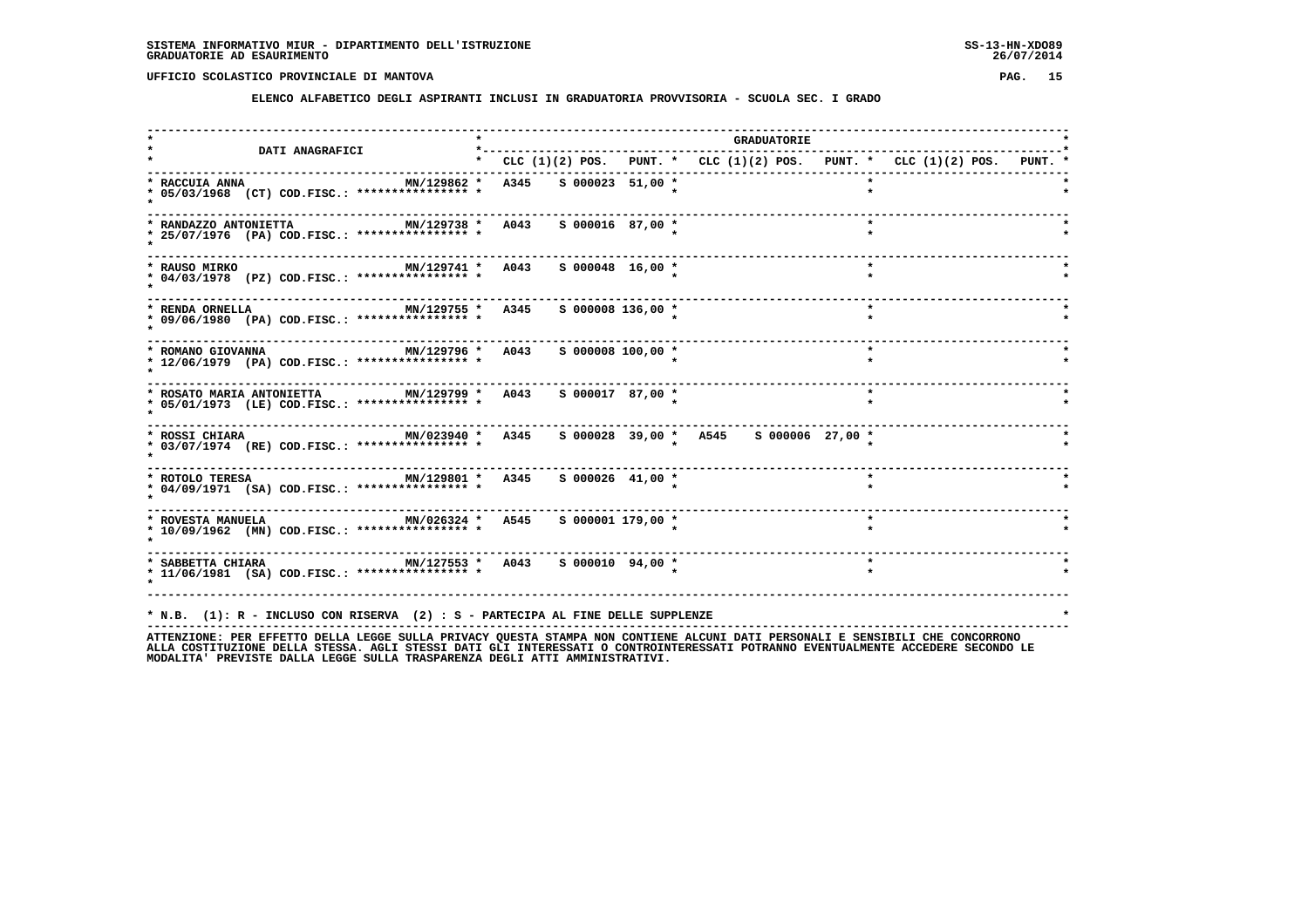**ELENCO ALFABETICO DEGLI ASPIRANTI INCLUSI IN GRADUATORIA PROVVISORIA - SCUOLA SEC. I GRADO**

|                                                                                                                                                                                                                  |                                                                           |  | GRADUATORIE |  |         |  |
|------------------------------------------------------------------------------------------------------------------------------------------------------------------------------------------------------------------|---------------------------------------------------------------------------|--|-------------|--|---------|--|
| <b>DATI ANAGRAFICI</b>                                                                                                                                                                                           | * CLC (1)(2) POS. PUNT. * CLC (1)(2) POS. PUNT. * CLC (1)(2) POS. PUNT. * |  |             |  |         |  |
| * SACCHI ENRICA<br>* 19/08/1976 (MN) COD.FISC.: **************** *                                                                                                                                               | MN/127493 * A028 S S 000021 28,00 *                                       |  |             |  |         |  |
| MN/023884 * A030<br>* SACCHI SILVIA<br>* 22/11/1963 (MN) COD.FISC.: **************** *                                                                                                                           | $S$ 000011 54,00 *                                                        |  |             |  |         |  |
| --------------------------<br>MN/132110 * A030 S 000015 19,00 *<br>* SAGGESE NICOLA<br>* 18/09/1967 (FG) COD.FISC.: **************** *                                                                           |                                                                           |  |             |  | $\star$ |  |
| * SANFILIPPO DEBORA<br>MN/127495 * A028<br>* 19/08/1977 (EE) COD.FISC.: **************** *                                                                                                                       | $S$ 000031 27,00 *                                                        |  |             |  | $\star$ |  |
| -----------------------------<br>MN/001164 * A032<br>* SANTORO MICHELE<br>* 27/11/1956 (MN) COD.FISC.: **************** *                                                                                        | $S$ 000003 300,00 $*$                                                     |  |             |  |         |  |
| ------------------------<br>MN/001161 * A032<br>* SANTORO STEFANO<br>* 06/01/1961 (MN) COD.FISC.: **************** *                                                                                             | $S$ 000001 307,00 $*$                                                     |  |             |  | $\star$ |  |
| MN/026405 * A345<br>* SARTOR ENRICA<br>* 31/05/1972 (MN) COD.FISC.: **************** *                                                                                                                           | S 000036 27,00 *                                                          |  |             |  | $\star$ |  |
| * SAVOCA LUCINOVO CALOGERO MN/129787 * A345 S 000015 107,00 *<br>* 16/09/1979 (EE) COD.FISC.: **************** *                                                                                                 |                                                                           |  |             |  |         |  |
| * 22/04/1977 (CH) COD.FISC.: **************** *                                                                                                                                                                  | S 000020 84,00 *                                                          |  |             |  |         |  |
| * SCARPANTI ELENA                         MN/026370 *   A043     S 000027   40,00 *<br>* 17/04/1975 (MN) COD.FISC.: **************** *                                                                           |                                                                           |  |             |  |         |  |
| * N.B. (1): R - INCLUSO CON RISERVA (2) : S - PARTECIPA AL FINE DELLE SUPPLENZE<br>ATTENTIONE. DER EFFETTO DELLA LECCE SULLA DEIVACY OUESTA STANDA NON CONTIENE ALCUNI DATI DEDSONALI E SENSIBILI CHE CONCORDONO |                                                                           |  |             |  |         |  |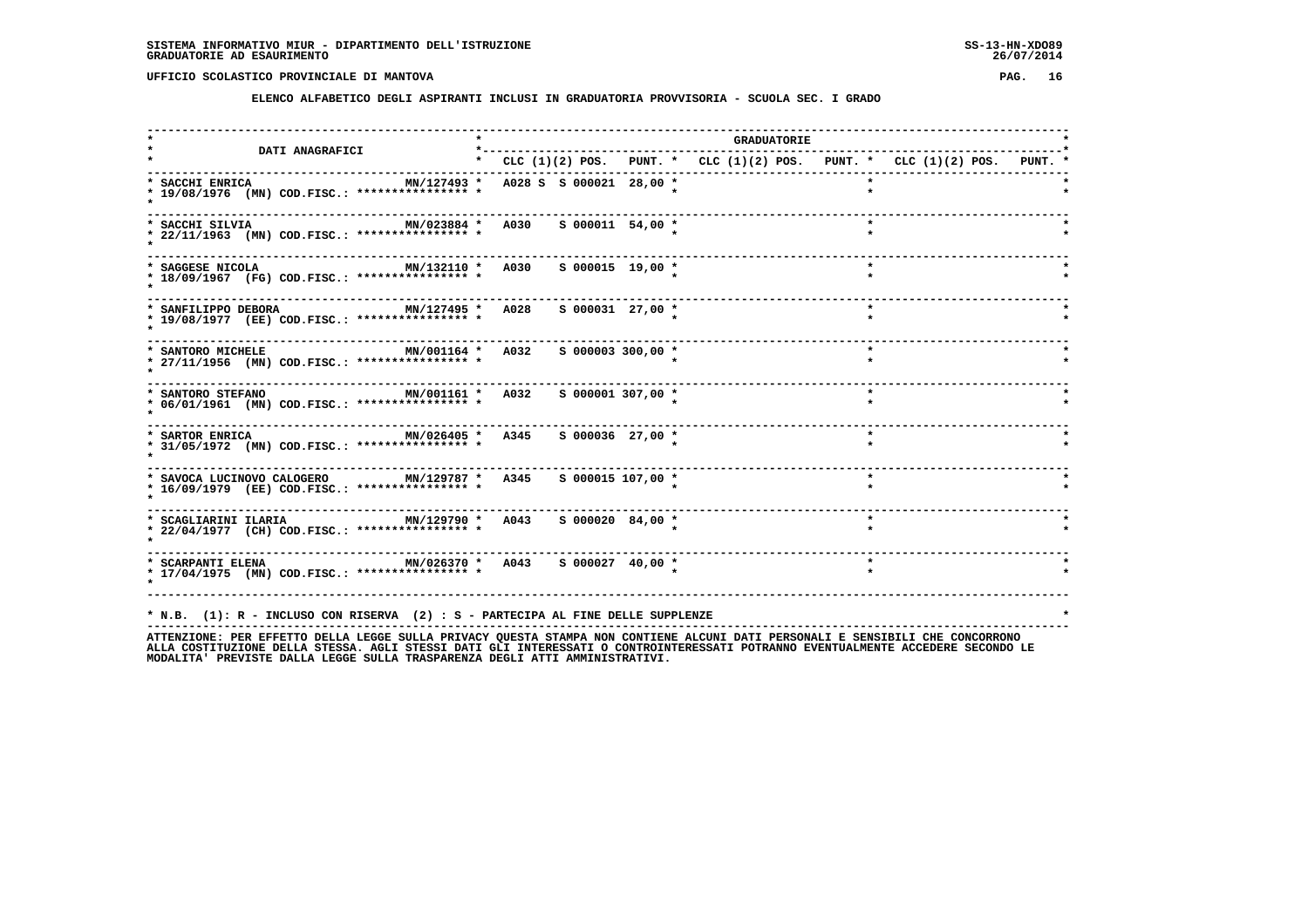**ELENCO ALFABETICO DEGLI ASPIRANTI INCLUSI IN GRADUATORIA PROVVISORIA - SCUOLA SEC. I GRADO**

|                                                                                                                                           |                                                                                 |                                                                           |  |                      |  |  |  | <b>GRADUATORIE</b> |                            |         |  |  |  |  |
|-------------------------------------------------------------------------------------------------------------------------------------------|---------------------------------------------------------------------------------|---------------------------------------------------------------------------|--|----------------------|--|--|--|--------------------|----------------------------|---------|--|--|--|--|
| <b>DATI ANAGRAFICI</b>                                                                                                                    |                                                                                 | * CLC (1)(2) POS. PUNT. * CLC (1)(2) POS. PUNT. * CLC (1)(2) POS. PUNT. * |  |                      |  |  |  |                    |                            |         |  |  |  |  |
| MN/020640 * A245 S 000002 35,00 * A345 S 000005 141,00 *<br>* SCARPARI ALESSANDRA<br>* 11/05/1963 (MN) COD.FISC.: **************** *      |                                                                                 |                                                                           |  |                      |  |  |  |                    |                            |         |  |  |  |  |
| MN/129810 * A028<br>* SCHIAVONE MANUELA<br>* 30/03/1981 (LE) COD.FISC.: **************** *                                                |                                                                                 |                                                                           |  | S 000017 75,00 *     |  |  |  |                    |                            |         |  |  |  |  |
| MN/129811 * A043 S 000019 85,00 *<br>* SCIACCA MONICA<br>* 05/11/1981 (CT) COD.FISC.: **************** *                                  |                                                                                 |                                                                           |  |                      |  |  |  |                    |                            | $\star$ |  |  |  |  |
| ----------------------<br>MN/132349 * A028 S 000030 14,00 *<br>* SCIORTINO GIOVANNA<br>* 07/08/1966 (PA) COD.FISC.: **************** *    |                                                                                 |                                                                           |  |                      |  |  |  |                    |                            | $\star$ |  |  |  |  |
| MN/026378 * A028<br>* SCOLLICA GIUSEPPINA<br>* 03/05/1982 (BI) COD.FISC.: **************** *                                              |                                                                                 |                                                                           |  | $S$ 000018 54,00 *   |  |  |  |                    |                            | $\star$ |  |  |  |  |
| * SCOTTO DI MARCO STEFANIA MN/129820 * A043<br>* 24/04/1980 (BR) COD.FISC.: **************** *                                            |                                                                                 |                                                                           |  | $S$ 000021 82,00 $*$ |  |  |  |                    |                            | $\star$ |  |  |  |  |
| * SETTEMBRI EZIO<br>* 01/02/1981 (MC) COD.FISC.: **************** *                                                                       |                                                                                 |                                                                           |  |                      |  |  |  |                    |                            | $\star$ |  |  |  |  |
| * SIBRA CLAUDIO                               MN/026381 *   A032     S 000007 262,00 *<br>* 18/07/1965 (LO) COD.FISC.: **************** * |                                                                                 |                                                                           |  |                      |  |  |  |                    |                            | $\star$ |  |  |  |  |
| * SPERANZA MARZIA                     MN/129830 *   A345     5 000019   86,00 *<br>* 16/12/1977 (BS) COD.FISC.: **************** *        |                                                                                 |                                                                           |  |                      |  |  |  |                    |                            | $\star$ |  |  |  |  |
| * SPIGONI NADIA $MN/127502$ * A028 S 000013 102,00 *<br>* 23/07/1975 (RM) COD.FISC.: **************** *                                   |                                                                                 | ------------------------------                                            |  |                      |  |  |  |                    | -------------------------- | $\star$ |  |  |  |  |
| ATTRODUCTONE. DED EEETT A LECCE CULLA DOTUACY OUECTA CTAMDA NON CONTIENT ALCUNIT DATE DEDCONALI E CENCIDITY CUE CONCOODONO                | * N.B. (1): R - INCLUSO CON RISERVA (2) : S - PARTECIPA AL FINE DELLE SUPPLENZE |                                                                           |  |                      |  |  |  |                    |                            |         |  |  |  |  |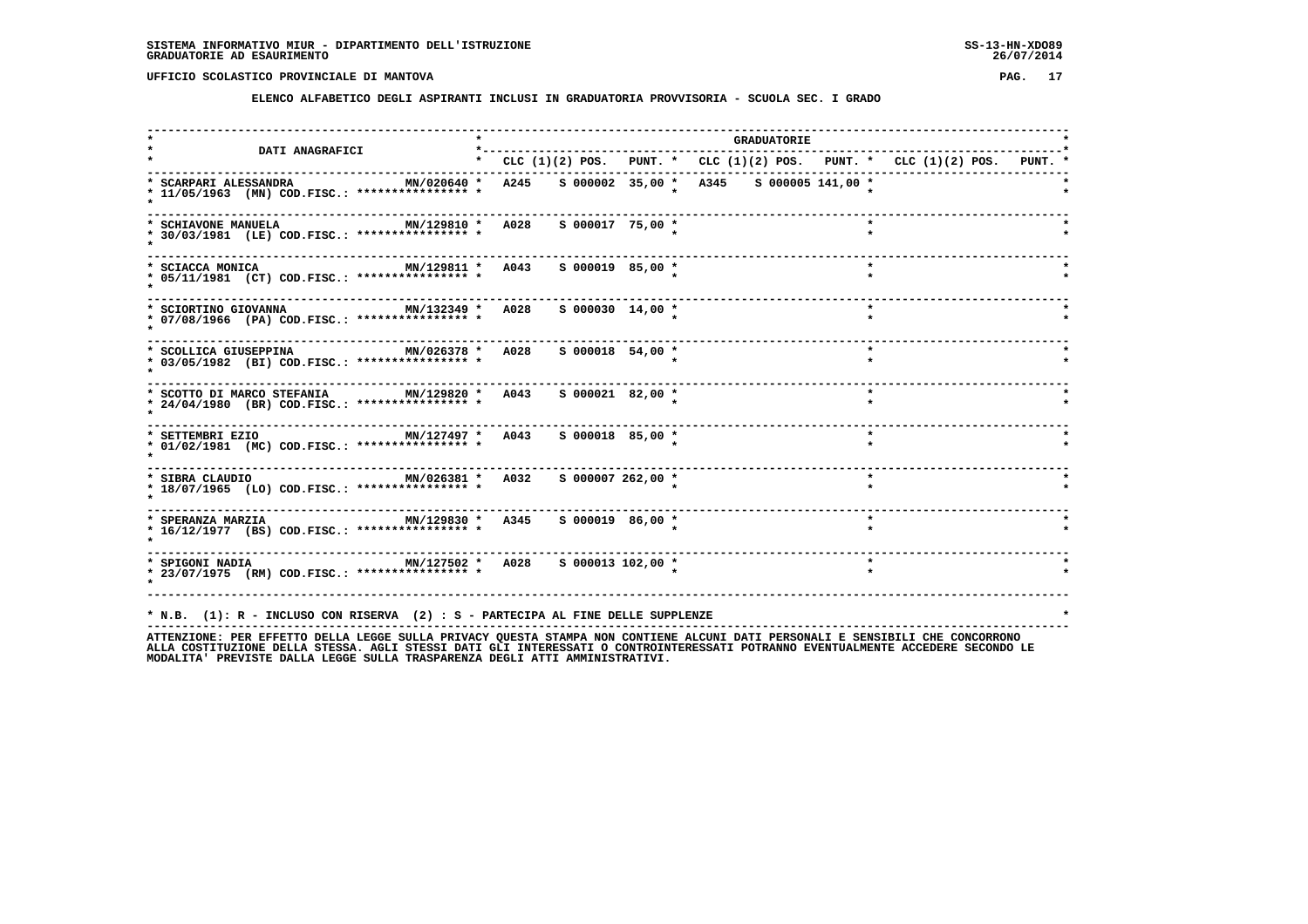**ELENCO ALFABETICO DEGLI ASPIRANTI INCLUSI IN GRADUATORIA PROVVISORIA - SCUOLA SEC. I GRADO**

| <b>DATI ANAGRAFICI</b>                                                                                                              | *---------                                                                |                     |  | <b>GRADUATORIE</b> |         |  |  |
|-------------------------------------------------------------------------------------------------------------------------------------|---------------------------------------------------------------------------|---------------------|--|--------------------|---------|--|--|
|                                                                                                                                     | * CLC (1)(2) POS. PUNT. * CLC (1)(2) POS. PUNT. * CLC (1)(2) POS. PUNT. * |                     |  |                    |         |  |  |
| MN/026426 *<br>* TASSONE SIMONA<br>* 21/11/1973 (CZ) COD.FISC.: **************** *                                                  | A028 S 000004 136,00 *                                                    |                     |  |                    |         |  |  |
| * TEDESCHI ALESSIO RUBENS RIC MN/132037 * AN77<br>* 05/09/1977 (EE) COD.FISC.: **************** *                                   |                                                                           | $S$ 000001 142,00 * |  |                    |         |  |  |
| MN/024964 * A043<br>* TELLINI GIULIA<br>* 07/01/1978 (MN) COD.FISC.: *************** *                                              |                                                                           | $S$ 000043 26,00 *  |  |                    | $\star$ |  |  |
| MN/026399 * A345<br>* TOSCHI ANASTASIA<br>* 03/09/1981 (CR) COD.FISC.: **************** *                                           |                                                                           | S 000020 78,00 *    |  |                    | $\star$ |  |  |
| * TRAVERTINO GRANDE ROMINA MN/129823 * A043<br>* 16/08/1980 (EE) COD.FISC.: **************** *                                      |                                                                           | $S$ 000040 27,00 *  |  |                    | $\star$ |  |  |
| MN/129826 * A028<br>* TRIVELLI SALVATORE<br>* 07/11/1981 (NA) COD.FISC.: **************** *                                         |                                                                           | $S$ 000014 96,00 *  |  |                    | $\star$ |  |  |
| * TROIA ANGELA $MN/129827$ * A043 \$ 000009 98,00 *<br>* 30/05/1978 (PA) COD.FISC.: **************** *                              |                                                                           |                     |  |                    | $\star$ |  |  |
| * TRUZZI LUCIA $MN/001154$ * A032<br>* 02/10/1964 (MN) COD.FISC.: **************** *                                                |                                                                           | S 000002 302,00 *   |  |                    |         |  |  |
| * 21/05/1963 (CR) COD.FISC.: **************** *                                                                                     |                                                                           |                     |  |                    | $\star$ |  |  |
| * VANZINI ALBERTO                       MN/001179 *   A032       000005 194,00 *<br>* 05/12/1960 (MO) COD.FISC.: **************** * |                                                                           |                     |  |                    |         |  |  |
| * N.B. (1): R - INCLUSO CON RISERVA (2) : S - PARTECIPA AL FINE DELLE SUPPLENZE                                                     |                                                                           |                     |  |                    |         |  |  |